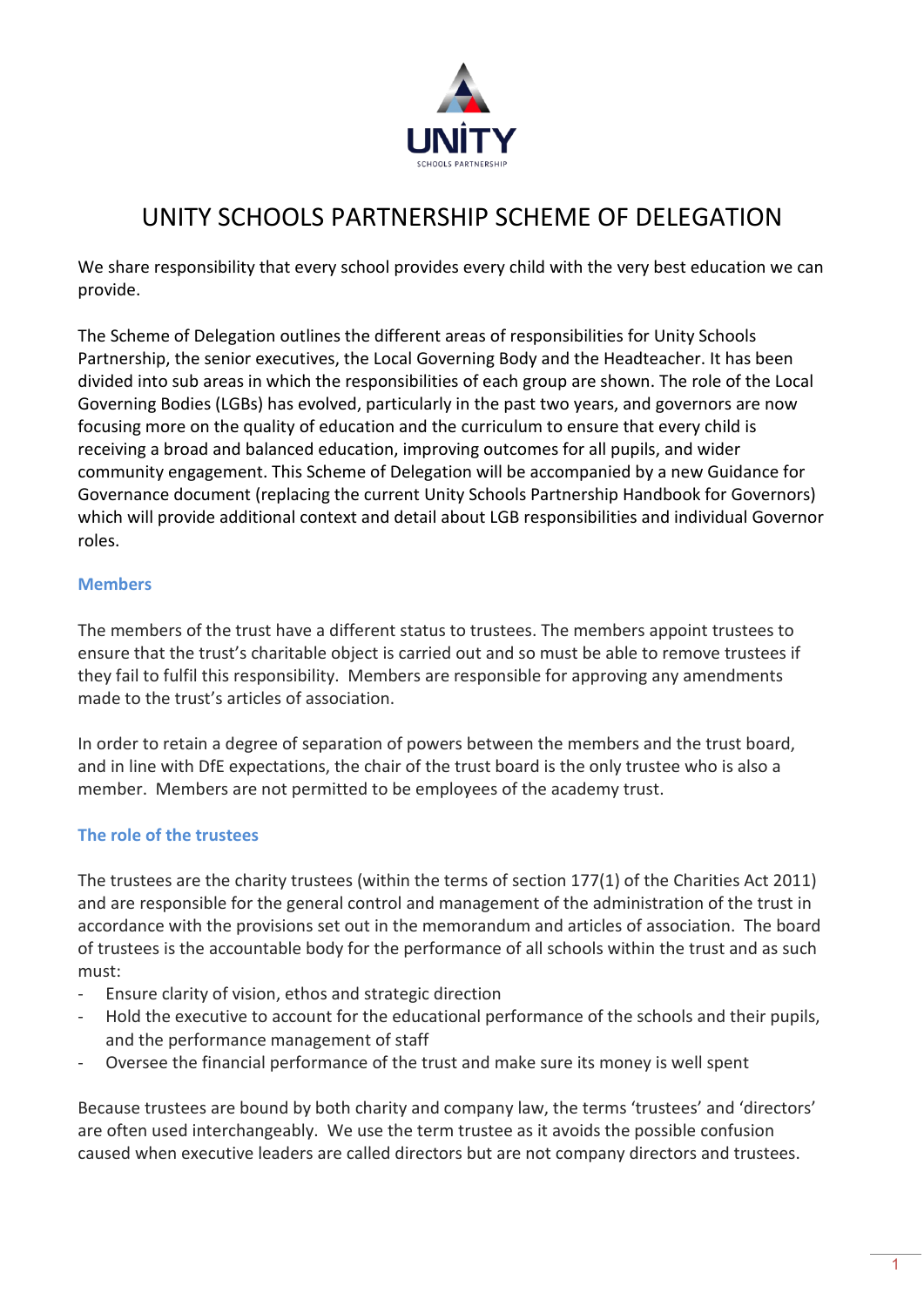### **The role of the Local Governing Body (LGB)**

The trust board has established an LGB for each school. It appoints the chair (generally as recommended by the LGB), expecting headteachers to ensure two parents and one member of staff are elected.

The role of the LGB is to:

- set, with the headteacher, the strategy and strategic objectives ensuring the trust's and school's vision, value and ethos are realised

- challenge and support, through monitoring and stakeholder engagements

- oversee safeguarding and wellbeing, putting our pupils, staff and community at the heart of what we do

- ensure compliance and effectiveness, ensuring adherence to the Trust vison, values and ethos

### **The role of the Chief Executive**

The Chief Executive has the delegated responsibility for the operation of the trust including the performance of the trust's academies and so manages the academy headteachers.

The Chief Executive is the accounting officer so has overall responsibility for the operation of the academy trust's financial responsibilities and must ensure that the organisation is run with financial effectiveness and stability; avoiding waste and securing value for money. The Chief Executive leads the executive management team of the academy trust and will delegate executive management functions to the executive management team and is accountable to the trust board for the performance of the executive management team.

### **Headteachers**

Each headteacher is responsible for the leadership and management of the school.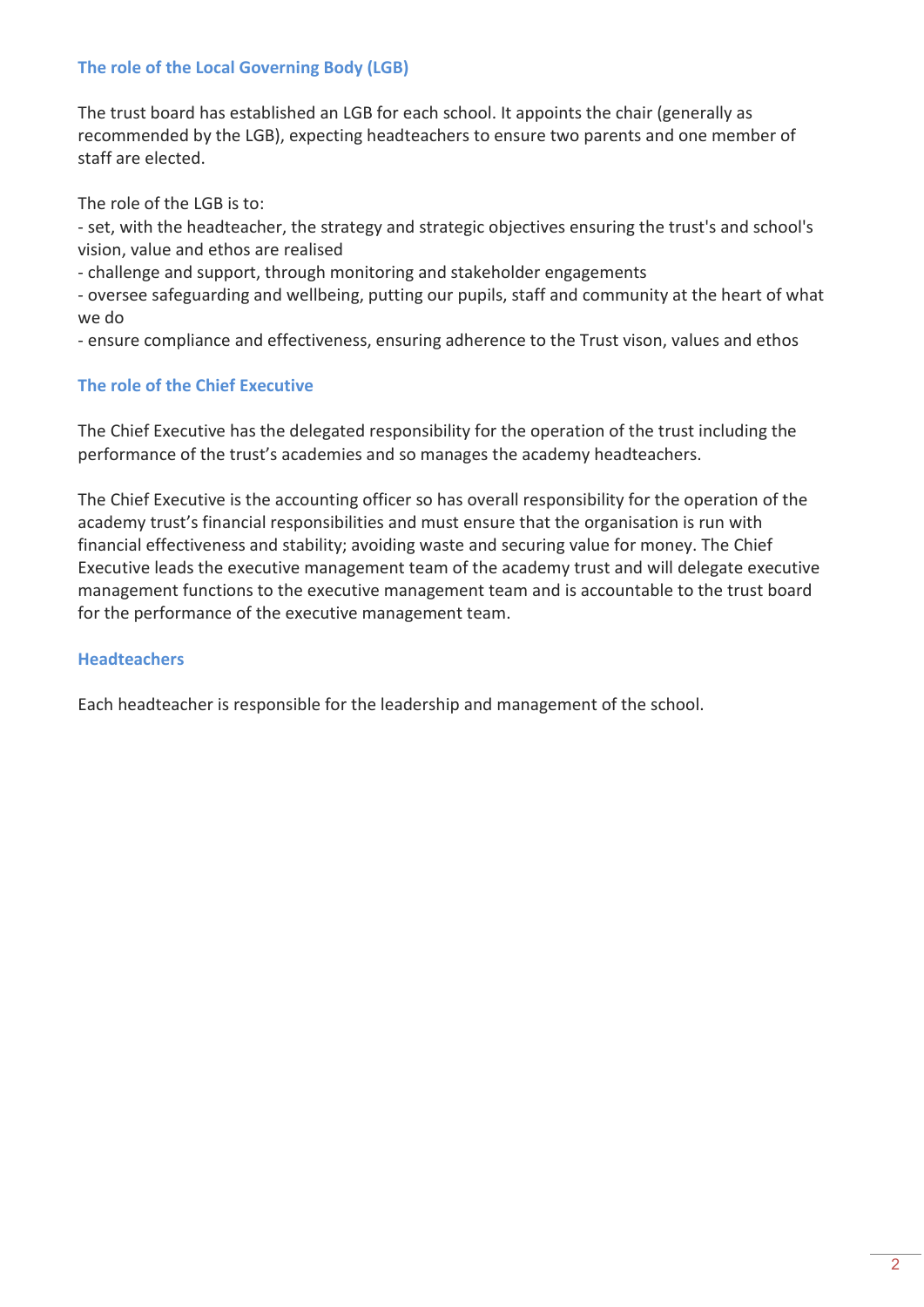# Sections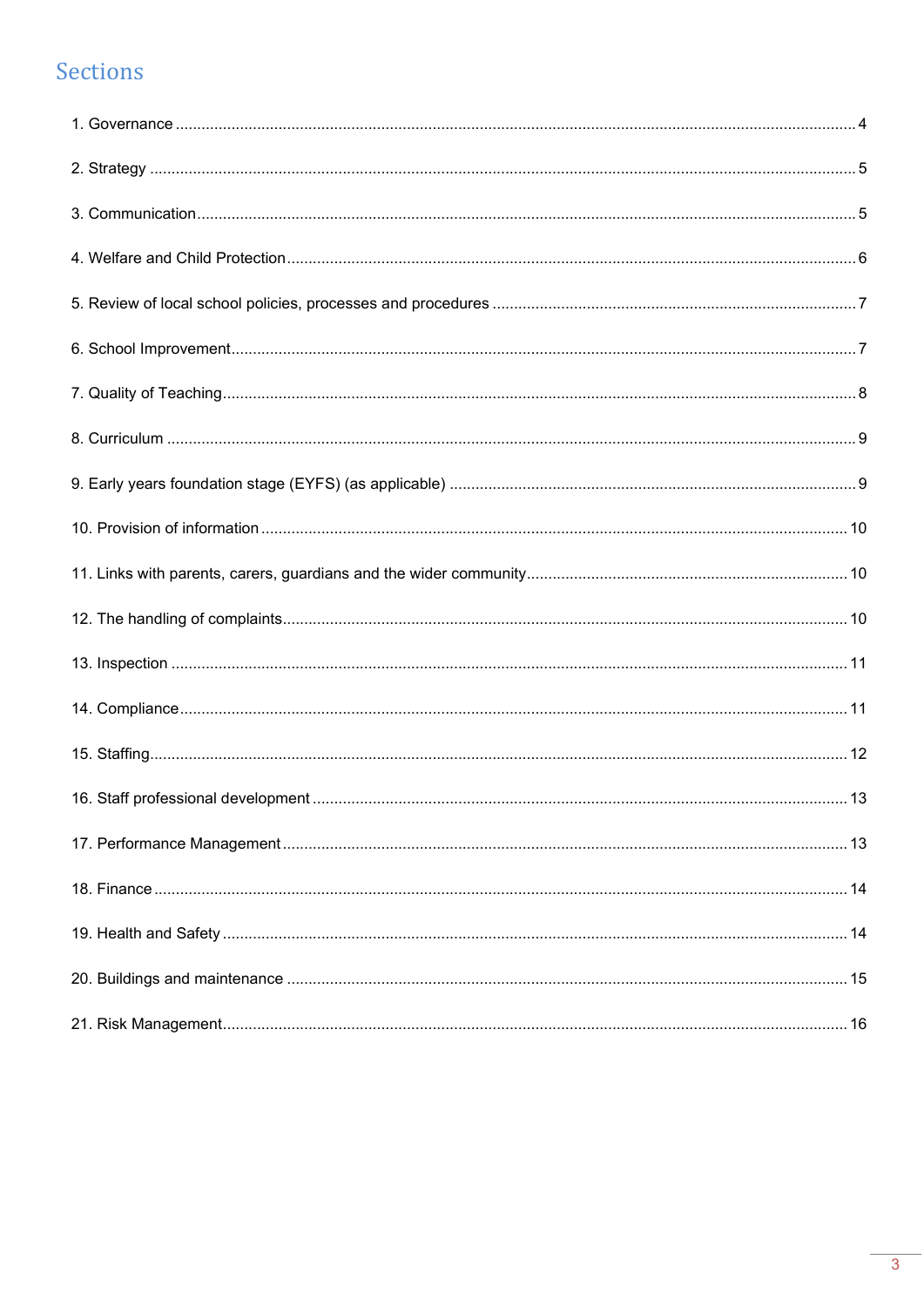<span id="page-3-0"></span>

| 1. Governance                                                                                                                                                                                                                                                                                                                                                                                                                                                                                                                                                                                                                                                                                                                                                                                                                                                                                                                                                 |                                                                                                                                                                                                                                                                                                                                                                                                                                                                                                                                                                                                                                                                                                       |                                                                                                                                                                                                                                                                                                                                                                                                                                                                                                                                                                                                                                                                                              |                                                                                                                                                                                                                                                                                                                                                                                                                                                                                                                                                                  |
|---------------------------------------------------------------------------------------------------------------------------------------------------------------------------------------------------------------------------------------------------------------------------------------------------------------------------------------------------------------------------------------------------------------------------------------------------------------------------------------------------------------------------------------------------------------------------------------------------------------------------------------------------------------------------------------------------------------------------------------------------------------------------------------------------------------------------------------------------------------------------------------------------------------------------------------------------------------|-------------------------------------------------------------------------------------------------------------------------------------------------------------------------------------------------------------------------------------------------------------------------------------------------------------------------------------------------------------------------------------------------------------------------------------------------------------------------------------------------------------------------------------------------------------------------------------------------------------------------------------------------------------------------------------------------------|----------------------------------------------------------------------------------------------------------------------------------------------------------------------------------------------------------------------------------------------------------------------------------------------------------------------------------------------------------------------------------------------------------------------------------------------------------------------------------------------------------------------------------------------------------------------------------------------------------------------------------------------------------------------------------------------|------------------------------------------------------------------------------------------------------------------------------------------------------------------------------------------------------------------------------------------------------------------------------------------------------------------------------------------------------------------------------------------------------------------------------------------------------------------------------------------------------------------------------------------------------------------|
| <b>Trustees</b>                                                                                                                                                                                                                                                                                                                                                                                                                                                                                                                                                                                                                                                                                                                                                                                                                                                                                                                                               | <b>Chief Executive and central</b>                                                                                                                                                                                                                                                                                                                                                                                                                                                                                                                                                                                                                                                                    | <b>Local Governing Body</b>                                                                                                                                                                                                                                                                                                                                                                                                                                                                                                                                                                                                                                                                  | <b>Headteacher</b>                                                                                                                                                                                                                                                                                                                                                                                                                                                                                                                                               |
|                                                                                                                                                                                                                                                                                                                                                                                                                                                                                                                                                                                                                                                                                                                                                                                                                                                                                                                                                               | trust team                                                                                                                                                                                                                                                                                                                                                                                                                                                                                                                                                                                                                                                                                            |                                                                                                                                                                                                                                                                                                                                                                                                                                                                                                                                                                                                                                                                                              |                                                                                                                                                                                                                                                                                                                                                                                                                                                                                                                                                                  |
| • are legally responsible<br>for the charities, schools<br>and their governance<br>• are responsible for the<br>Board's own processes in<br>line with the legal<br>requirements as set<br>down in the Articles of<br>Association and, for<br>academies, the Master<br><b>Funding Agreement</b><br>• have legal responsibility<br>for statutory compliance<br>• are responsible for the<br>establishment of LGBs<br>• delegate certain<br>responsibilities to the<br>LGBs and to senior<br>executives<br>• are responsible for<br>succession planning and<br>the recruitment to the<br>board to ensure an<br>appropriate balance of<br>skills and effectiveness<br>• are responsible for<br>ensuring that Trustees<br>have the right level of<br>training<br>• are responsible for new<br>Trustee induction<br>• are responsible for<br>evaluating their own<br>processes and<br>effectiveness<br>• are responsible for<br>declaring any business<br>interests | • are responsible for<br>ensuring the establishment<br>of LGBs.<br>• works with the LGBs to<br>enable them to discharge<br>their duties in relation to<br>statutory compliance and<br>the performance of<br>schools<br>• supports the LGBs with<br>their training and new LGB<br>member induction<br>• provides the Trust Board<br>and LGBs with advice and<br>guidance to help them<br>improve and evaluate their<br>processes and<br>effectiveness<br>· makes recommendations<br>to the Trustees on local<br>governance model(s)<br>• reviews the independence<br>and professionalism of<br>clerking to ensure that<br>LGBs have a high quality<br>clerking service to drive<br>improved governance | • is responsible for succession<br>planning and recommending<br>the recruitment of LGB<br>members to ensure an<br>appropriate balance of skills<br>and effectiveness<br>• is responsible for ensuring that<br>members have the right level<br>of training<br>• is responsible for ensuring new<br>LGB member's receive<br>appropriate induction<br>• is responsible for maintaining<br>its register of business<br>interests<br>• is responsible for ensuring<br>governors declare any business<br>interests they have in relation<br>to the school<br>• through the Clerk, is<br>responsible for ensuring<br>governor information /<br>membership details are up to<br>date on Governor Hub | • is responsible for<br>securing provision of<br>administrative support<br>and, in consultation with<br>the Governance Adviser,<br>independent and<br>professional clerking for<br>the LGB.<br>• Is responsible for<br>ensuring the Education<br>Information Portal (EIP)<br>is kept up to date with<br>governance information<br>• Is responsible for<br>ensuring the DfE's GIAS<br>database is kept up to<br>date with required<br>governance information<br>· Is responsible for<br>ensuring governor<br>information is up to date<br>on the school's website |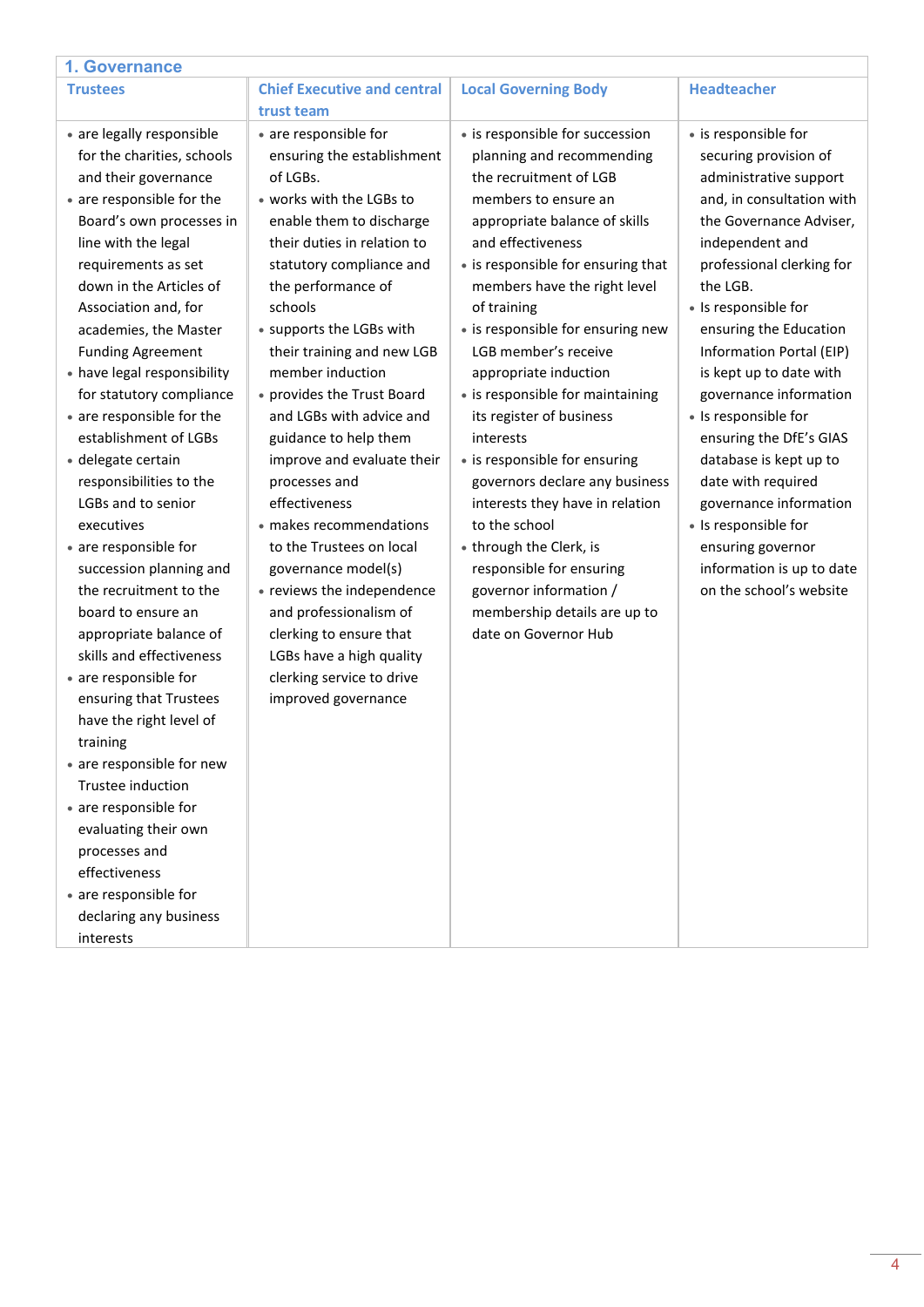<span id="page-4-0"></span>

| 2. Strategy                                                                                                                                                                                                                                                                                                                         |                                                                                                                                                                                                                                                                                                                                                     |                                                                                                                                                                                                                                                                                                                                                                                   |                                                                                                                                                                                                                                                                                                                                              |
|-------------------------------------------------------------------------------------------------------------------------------------------------------------------------------------------------------------------------------------------------------------------------------------------------------------------------------------|-----------------------------------------------------------------------------------------------------------------------------------------------------------------------------------------------------------------------------------------------------------------------------------------------------------------------------------------------------|-----------------------------------------------------------------------------------------------------------------------------------------------------------------------------------------------------------------------------------------------------------------------------------------------------------------------------------------------------------------------------------|----------------------------------------------------------------------------------------------------------------------------------------------------------------------------------------------------------------------------------------------------------------------------------------------------------------------------------------------|
| <b>Trustees</b>                                                                                                                                                                                                                                                                                                                     | <b>Chief Executive and</b><br>central trust team                                                                                                                                                                                                                                                                                                    | <b>Local Governing Body</b>                                                                                                                                                                                                                                                                                                                                                       | <b>Headteacher</b>                                                                                                                                                                                                                                                                                                                           |
| • in conjunction with the<br>Chief Executive and central<br>trust team, develop, review<br>and agree the overall<br>vision, strategy and long<br>term objectives for Unity<br>Schools Partnership.<br>• approve key performance<br>indicators against which to<br>monitor implementation of<br>strategy and long term<br>objectives | • Develops strategies and<br>proposals for<br>consideration by the<br><b>Trustees</b><br>• are responsible for<br>implementing the Board's'<br>strategy<br>• develops and monitors<br>key performance<br>indicators against the<br>strategy and long term<br>objectives<br>• holds schools accountable<br>for implementing their<br>strategic plan. | • is responsible for<br>overseeing the<br>implementation of the<br>Board's strategy as it<br>applies to the school<br>• (with Headteacher) is<br>responsible for developing<br>the school's Strategic Plan<br>• (with Headteacher)<br>oversees the development<br>and regular updating of the<br>school's Development /<br>Improvement Plan, based<br>on accurate self-evaluation | • (with LGB) is responsible<br>for developing the school's<br>Strategic Plan<br>• (with LGB) is responsible<br>for developing the school's<br>annual Development /<br>Improvement Plan, based<br>on accurate self-<br>evaluation<br>• is responsible for<br>implementing the<br>Strategic Plan and the<br>Development /<br>Improvement Plan. |

<span id="page-4-1"></span>

| <b>3. Communication</b>                                                                                 |                                                                                                 |                                                                                                                                                                                                                                                                                                                |                                                                                                                                                                                                                                                                                                                                           |
|---------------------------------------------------------------------------------------------------------|-------------------------------------------------------------------------------------------------|----------------------------------------------------------------------------------------------------------------------------------------------------------------------------------------------------------------------------------------------------------------------------------------------------------------|-------------------------------------------------------------------------------------------------------------------------------------------------------------------------------------------------------------------------------------------------------------------------------------------------------------------------------------------|
| <b>Trustees</b>                                                                                         | <b>Chief Executive and central</b><br>trust team                                                | <b>Local Governing Body</b>                                                                                                                                                                                                                                                                                    | <b>Headteacher</b>                                                                                                                                                                                                                                                                                                                        |
| • communicate a clear<br>vision, strategy and long<br>term objectives for Unity<br>Schools Partnership. | • ensures good<br>communication between<br>the Board, Headteacher<br>and school, and LGB Chair. | • LGB Chair (with<br>Headteacher) is<br>responsible for ensuring<br>LGB members have all the<br>information they require to<br>be well informed about<br>both the school and Unity<br>Schools Partnership<br>• LGB Chair (with<br>Headteacher) is<br>responsible for ensuring<br>the activities of the LGB are | • (with LGB Chair) is<br>responsible for ensuring<br>LGB members have all the<br>information they require<br>to be well informed about<br>both the school and Unity<br><b>Schools Partnership</b><br>• (with LGB Chair) is<br>responsible for ensuring<br>the views of the LGB are<br>well communicated to<br><b>Trustees and Central</b> |
|                                                                                                         |                                                                                                 | communicated clearly to<br>the school community<br>• ensures (with the<br>Headteacher)<br>stakeholders' views are<br>taken into account and<br>responded to appropriately<br>· uses GovernorHub for both<br>meeting papers and<br>communication with the<br>trust central team and<br>other governors          | Office.                                                                                                                                                                                                                                                                                                                                   |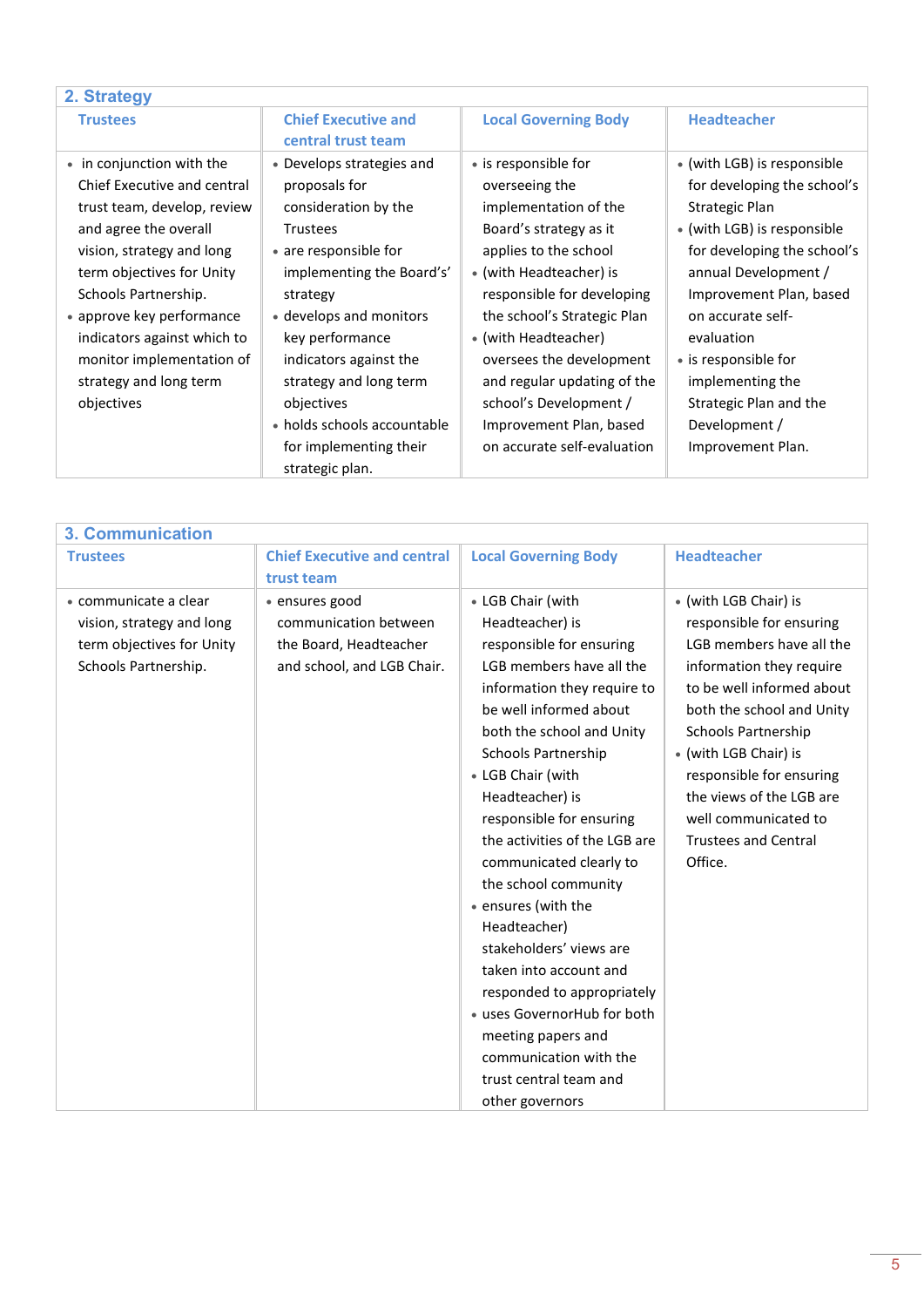<span id="page-5-0"></span>

| <b>4. Welfare and Child Protection</b>                                                                                                                                                                                                                                                                                                                                                                                                                                                                                                           |                                                                                                                                                                                                                                                                                                                                                                                                                                                                                                                                                                                                                                                                                                                                                            |                                                                                                                                                                                                                                                                                                                                                                                                                                                                                                                                                                                                                                                                                                             |                                                                                                                                                                                                                                                                                                                                                                                                                                                                                                                                                                                                                                                                                                                   |
|--------------------------------------------------------------------------------------------------------------------------------------------------------------------------------------------------------------------------------------------------------------------------------------------------------------------------------------------------------------------------------------------------------------------------------------------------------------------------------------------------------------------------------------------------|------------------------------------------------------------------------------------------------------------------------------------------------------------------------------------------------------------------------------------------------------------------------------------------------------------------------------------------------------------------------------------------------------------------------------------------------------------------------------------------------------------------------------------------------------------------------------------------------------------------------------------------------------------------------------------------------------------------------------------------------------------|-------------------------------------------------------------------------------------------------------------------------------------------------------------------------------------------------------------------------------------------------------------------------------------------------------------------------------------------------------------------------------------------------------------------------------------------------------------------------------------------------------------------------------------------------------------------------------------------------------------------------------------------------------------------------------------------------------------|-------------------------------------------------------------------------------------------------------------------------------------------------------------------------------------------------------------------------------------------------------------------------------------------------------------------------------------------------------------------------------------------------------------------------------------------------------------------------------------------------------------------------------------------------------------------------------------------------------------------------------------------------------------------------------------------------------------------|
| <b>Trustees -</b>                                                                                                                                                                                                                                                                                                                                                                                                                                                                                                                                | <b>Chief Executive and central</b>                                                                                                                                                                                                                                                                                                                                                                                                                                                                                                                                                                                                                                                                                                                         | <b>Local Governing Body -</b>                                                                                                                                                                                                                                                                                                                                                                                                                                                                                                                                                                                                                                                                               | <b>Headteacher-</b>                                                                                                                                                                                                                                                                                                                                                                                                                                                                                                                                                                                                                                                                                               |
|                                                                                                                                                                                                                                                                                                                                                                                                                                                                                                                                                  | trust team -                                                                                                                                                                                                                                                                                                                                                                                                                                                                                                                                                                                                                                                                                                                                               |                                                                                                                                                                                                                                                                                                                                                                                                                                                                                                                                                                                                                                                                                                             |                                                                                                                                                                                                                                                                                                                                                                                                                                                                                                                                                                                                                                                                                                                   |
| • are accountable for setting<br>overall policies for<br>safeguarding and child<br>protection to ensure<br>appropriate action is taken<br>in a timely manner to<br>safeguard and promote<br>children's welfare<br>• appoint a named<br>safeguarding Trustee<br>• set the strategic vision for<br>the spiritual, moral, social<br>and cultural development<br>of pupils.<br>• review on an annual basis<br>each school's safeguarding<br>policy and practices.<br>• monitor data in relation to<br>safeguarding incidents and<br>their resolution | • provides safeguarding and<br>child protection guidance<br>for all schools, in line with<br>statutory and non-<br>statutory national guidance<br>• monitors the<br>implementation of the<br>safeguarding and child<br>protection guidance<br>• carries out safeguarding<br>audit visits to monitor<br>compliance with policies<br>and effectiveness of<br>practice<br>• are responsible for<br>monitoring that each LGB is<br>effectively scrutinising<br>statutory compliance with<br>respect to safeguarding<br>and child protection for all<br>schools on behalf of the<br>Board<br>• are responsible for<br>monitoring statutory<br>compliance with respect to<br>the quality of spiritual,<br>moral, social and cultural<br>development of pupils on | • appoints a Governor to<br>have specific responsibility<br>for welfare and child<br>protection in the school,<br>reporting to the full LGB as<br>appropriate<br>· monitors, supports and<br>challenges welfare and<br>child protection in the<br>school including<br>(i) child protection (ii)<br>exclusions (iii) serious<br>disciplinary incidents (iv)<br>attendance and (v)<br>behaviour<br>• appointed governor<br>carries out termly check<br>on single central record<br>• is responsible for knowing<br>and understanding the<br>school's own evaluation of<br>the quality of spiritual,<br>moral, social and cultural<br>development of pupils<br>• is responsible for<br>approving Type 2 visits | • is responsible for<br>safeguarding and child<br>protection within the<br>school<br>• is responsible for<br>identifying risks to<br>effective safeguarding<br>and taking action to<br>reduce potential risks<br>• is responsible for the<br>quality of spiritual, moral,<br>social and cultural<br>development of pupils<br>• is responsible for ensuring<br>that school policies and<br>practices take into<br>account the procedures<br>and practice of the local<br>authority<br>• is responsible for<br>providing reports on<br>welfare and child<br>protection to the LGB and<br>to the Central Team<br>• is responsible for<br>appointing an Educational<br>Visits Co-ordinator (EVC)<br>and for approving |
|                                                                                                                                                                                                                                                                                                                                                                                                                                                                                                                                                  |                                                                                                                                                                                                                                                                                                                                                                                                                                                                                                                                                                                                                                                                                                                                                            |                                                                                                                                                                                                                                                                                                                                                                                                                                                                                                                                                                                                                                                                                                             |                                                                                                                                                                                                                                                                                                                                                                                                                                                                                                                                                                                                                                                                                                                   |
|                                                                                                                                                                                                                                                                                                                                                                                                                                                                                                                                                  |                                                                                                                                                                                                                                                                                                                                                                                                                                                                                                                                                                                                                                                                                                                                                            |                                                                                                                                                                                                                                                                                                                                                                                                                                                                                                                                                                                                                                                                                                             |                                                                                                                                                                                                                                                                                                                                                                                                                                                                                                                                                                                                                                                                                                                   |
|                                                                                                                                                                                                                                                                                                                                                                                                                                                                                                                                                  | behalf of the Board<br>· ensures all LGB members                                                                                                                                                                                                                                                                                                                                                                                                                                                                                                                                                                                                                                                                                                           |                                                                                                                                                                                                                                                                                                                                                                                                                                                                                                                                                                                                                                                                                                             | educational visits.                                                                                                                                                                                                                                                                                                                                                                                                                                                                                                                                                                                                                                                                                               |
|                                                                                                                                                                                                                                                                                                                                                                                                                                                                                                                                                  |                                                                                                                                                                                                                                                                                                                                                                                                                                                                                                                                                                                                                                                                                                                                                            |                                                                                                                                                                                                                                                                                                                                                                                                                                                                                                                                                                                                                                                                                                             |                                                                                                                                                                                                                                                                                                                                                                                                                                                                                                                                                                                                                                                                                                                   |
|                                                                                                                                                                                                                                                                                                                                                                                                                                                                                                                                                  | have the appropriate child                                                                                                                                                                                                                                                                                                                                                                                                                                                                                                                                                                                                                                                                                                                                 |                                                                                                                                                                                                                                                                                                                                                                                                                                                                                                                                                                                                                                                                                                             |                                                                                                                                                                                                                                                                                                                                                                                                                                                                                                                                                                                                                                                                                                                   |
|                                                                                                                                                                                                                                                                                                                                                                                                                                                                                                                                                  | protection checks and are                                                                                                                                                                                                                                                                                                                                                                                                                                                                                                                                                                                                                                                                                                                                  |                                                                                                                                                                                                                                                                                                                                                                                                                                                                                                                                                                                                                                                                                                             |                                                                                                                                                                                                                                                                                                                                                                                                                                                                                                                                                                                                                                                                                                                   |
|                                                                                                                                                                                                                                                                                                                                                                                                                                                                                                                                                  | recorded on the Single                                                                                                                                                                                                                                                                                                                                                                                                                                                                                                                                                                                                                                                                                                                                     |                                                                                                                                                                                                                                                                                                                                                                                                                                                                                                                                                                                                                                                                                                             |                                                                                                                                                                                                                                                                                                                                                                                                                                                                                                                                                                                                                                                                                                                   |
|                                                                                                                                                                                                                                                                                                                                                                                                                                                                                                                                                  | Central Record.                                                                                                                                                                                                                                                                                                                                                                                                                                                                                                                                                                                                                                                                                                                                            |                                                                                                                                                                                                                                                                                                                                                                                                                                                                                                                                                                                                                                                                                                             |                                                                                                                                                                                                                                                                                                                                                                                                                                                                                                                                                                                                                                                                                                                   |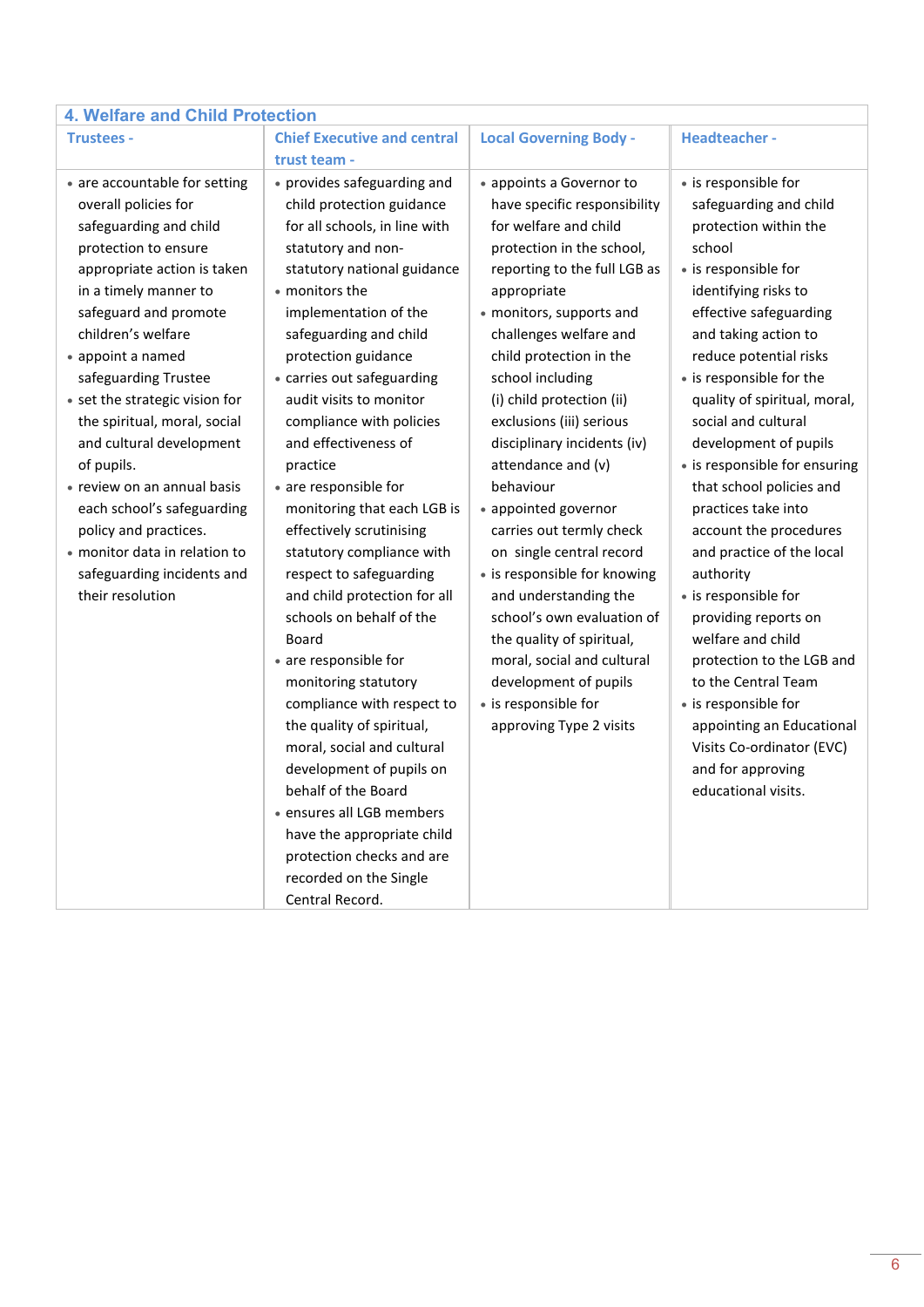<span id="page-6-0"></span>

| 5. Review of local school policies, processes and procedures                                                                                                                                                                                                                                               |                                                                                                                                                                            |                                                                                                                                                                                                                                                                                                                                                                                                                                                                    |                                                                                                                                                                                                                                                                                                                                                                                          |
|------------------------------------------------------------------------------------------------------------------------------------------------------------------------------------------------------------------------------------------------------------------------------------------------------------|----------------------------------------------------------------------------------------------------------------------------------------------------------------------------|--------------------------------------------------------------------------------------------------------------------------------------------------------------------------------------------------------------------------------------------------------------------------------------------------------------------------------------------------------------------------------------------------------------------------------------------------------------------|------------------------------------------------------------------------------------------------------------------------------------------------------------------------------------------------------------------------------------------------------------------------------------------------------------------------------------------------------------------------------------------|
| <b>Trustees</b>                                                                                                                                                                                                                                                                                            | <b>Chief Executive and</b>                                                                                                                                                 | <b>Local Governing Body</b>                                                                                                                                                                                                                                                                                                                                                                                                                                        | <b>Headteacher</b>                                                                                                                                                                                                                                                                                                                                                                       |
|                                                                                                                                                                                                                                                                                                            | central trust team                                                                                                                                                         |                                                                                                                                                                                                                                                                                                                                                                                                                                                                    |                                                                                                                                                                                                                                                                                                                                                                                          |
| • review and approve, on an<br>annual basis, schools' child<br>protection policies on the<br>recommendation of the<br>Trust's named Safeguarding<br>Trustee<br>• review and approve<br>'Supporting pupils with<br>medical needs' policy<br>• review and approve the<br>Trust's Health and Safety<br>policy | • are responsible for the<br>development of policies,<br>policy guidance and<br>compliance checklists<br>• monitor schools'<br>adherence to the cycle of<br>policy reviews | • ensures adherence to a<br>regular cycle of school<br>policy reviews<br>• notes Trust wide policies<br>and their implications for<br>the school<br>• ensures that practice<br>within the school reflects<br>most up-to-date policy<br>documents<br>• ensures a cycle of process<br>and procedures scrutiny<br>is being undertaken e.g.<br>attendance registers,<br>complaints log, work<br>experience procedures<br>• approves other required<br>school policies. | • provides regular updating<br>of all school policies<br>• provides regular updating<br>of process and procedures<br>e.g. attendance registers,<br>complaints log, work<br>experience procedures<br>• ensures that the school's<br>Health and Safety policy is<br>reviewed in accordance<br>with Trust requirements<br>and / or at a frequency<br>determined by local risk<br>assessment |

<span id="page-6-1"></span>

| <b>6. School Improvement</b> |                                    |                               |                                      |
|------------------------------|------------------------------------|-------------------------------|--------------------------------------|
| <b>Trustees</b>              | <b>Chief Executive and central</b> | <b>Local Governing Body</b>   | <b>Headteacher</b>                   |
|                              | trust team                         |                               |                                      |
| • create robust              | • holds schools accountable        | • is responsible for          | in conjunction with the<br>$\bullet$ |
| accountability, oversight    | for improvement and high           | supporting the school in its  | LGB, is responsible for              |
| and assurance for            | academic standards                 | self-evaluation of            | the accurate self-                   |
| educational performance      | · sets annual performance          | significant strengths and     | evaluation of the school,            |
| • hold executive leaders to  | targets for schools relating       | weaknesses                    | its strengths and                    |
| account for the              | to academic performance            | • is responsible for knowing, | weaknesses and for                   |
| educational performance      | • reports to Trustees on           | understanding and             | implementing a plan of               |
| of Unity Schools             | schools' performance               | challenging the school's      | action to improve and                |
| Partnership and its pupils,  | against targets                    | response to the               | develop based on the                 |
| and the performance          | • are responsible for              | recommendations of its last   | evaluation                           |
| management of staff          | monitoring the school's            | inspection                    | has a detailed                       |
| • are accountable for the    | performance                        | • is responsible for knowing, | understanding of pupils'             |
| attainment and progress      | • are responsible for              | understanding and             | attainment and progress              |
| of disadvantaged pupils      | monitoring the school's            | challenging pupils' overall   | (and the attainment and              |
| who attract the pupil        | response to the                    | progress and attainment       | progress of specific                 |
| premium, catch up and        | recommendations of its last        | • appoints Governors to have  | groups), underpinned by              |
| other targeted payments.     | inspection                         | specific responsibility for   | sound evidence                       |
|                              | • are responsible for              | Pupils with Special Needs;    | (including at individual             |
|                              | monitoring pupils' progress        | Pupils who attract Pupil      | pupil level)                         |
|                              | and attainment                     | Premium funding and           | ensures appropriate                  |
|                              | • are responsible for              | Looked After Children and     | action is taken in a                 |
|                              | monitoring progress and            | who report to the full LGB    | timely, consistent and               |
|                              | attainment of different            | as appropriate                | strategic way to address             |
|                              | groups of pupils (including        | • (In Secondary academies)    | areas of weakness and                |
|                              | but not limited to pupil           | appoint a Governor with       | improve academic                     |
|                              | premium and others facing          | responsibility for Careers.   | performance, drawing                 |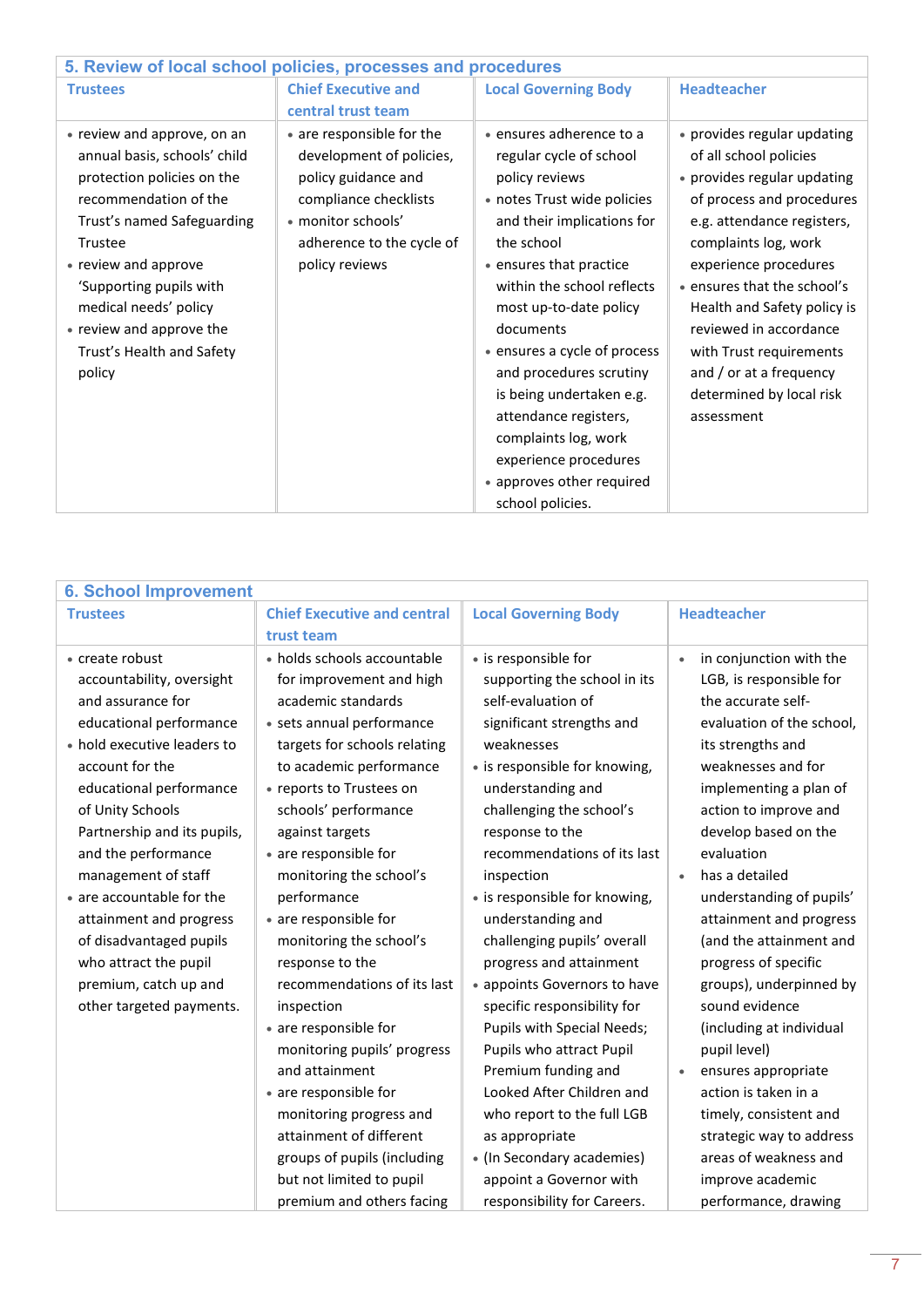| financial disadvantage,<br>special educational needs<br>and disability, looked after<br>children, different ethnic<br>groups with English as an<br>Additional Language, most<br>able pupils, differing ability<br>cohorts). | • is responsible for knowing,<br>understanding and<br>challenging progress and<br>attainment of different<br>groups of pupils (including<br>but not limited to pupil<br>premium and others facing<br>financial disadvantage,<br>special educational needs<br>and disability, looked after<br>children, different ethnic<br>groups with English as an<br>Additional Language, most<br>able pupils, differing ability<br>cohorts). | on the best available<br>evidence and monitoring<br>impact<br>is responsible for high<br>quality education which<br>includes a wide and rich<br>curriculum<br>• is responsible for ensuring<br>all groups of pupils,<br>particularly SEND and<br>disadvantaged pupils,<br>have access to a wide and<br>rich curriculum. |
|-----------------------------------------------------------------------------------------------------------------------------------------------------------------------------------------------------------------------------|----------------------------------------------------------------------------------------------------------------------------------------------------------------------------------------------------------------------------------------------------------------------------------------------------------------------------------------------------------------------------------------------------------------------------------|-------------------------------------------------------------------------------------------------------------------------------------------------------------------------------------------------------------------------------------------------------------------------------------------------------------------------|
|-----------------------------------------------------------------------------------------------------------------------------------------------------------------------------------------------------------------------------|----------------------------------------------------------------------------------------------------------------------------------------------------------------------------------------------------------------------------------------------------------------------------------------------------------------------------------------------------------------------------------------------------------------------------------|-------------------------------------------------------------------------------------------------------------------------------------------------------------------------------------------------------------------------------------------------------------------------------------------------------------------------|

<span id="page-7-0"></span>

| 7. Quality of Teaching                                                                                                                                                                                                                                                                                                                                                               |                                                                                                                                                                                                                                                          |                                                                                                                                                                                                                                                           |
|--------------------------------------------------------------------------------------------------------------------------------------------------------------------------------------------------------------------------------------------------------------------------------------------------------------------------------------------------------------------------------------|----------------------------------------------------------------------------------------------------------------------------------------------------------------------------------------------------------------------------------------------------------|-----------------------------------------------------------------------------------------------------------------------------------------------------------------------------------------------------------------------------------------------------------|
| <b>Chief Executive and central</b><br><b>Trustees</b>                                                                                                                                                                                                                                                                                                                                | <b>Local Governing Body</b>                                                                                                                                                                                                                              | <b>Headteacher</b>                                                                                                                                                                                                                                        |
| trust team                                                                                                                                                                                                                                                                                                                                                                           |                                                                                                                                                                                                                                                          |                                                                                                                                                                                                                                                           |
| • monitor and evaluate the<br>• along with the LGB, hold<br>schools accountable for its<br>quality of teaching within<br>the Trust and ensure that<br>programme of improving<br>sufficient resources are<br>teaching<br>allocated to deliver the<br>• are responsible for<br>highest possible quality of<br>monitoring statutory<br>compliance on behalf of<br>teaching<br>the Board | • is responsible for knowing<br>and understanding the<br>school's own evaluation of<br>the quality of teaching<br>• with the central office<br>team is responsible for<br>supporting and challenging<br>the school in its<br>programme of<br>improvement | • is responsible for the<br>quality of teaching in the<br>school<br>• is responsible for the<br>accurate self-evaluation of<br>the quality of teaching, its<br>strengths and weaknesses<br>and for taking action to<br>improve the quality of<br>teaching |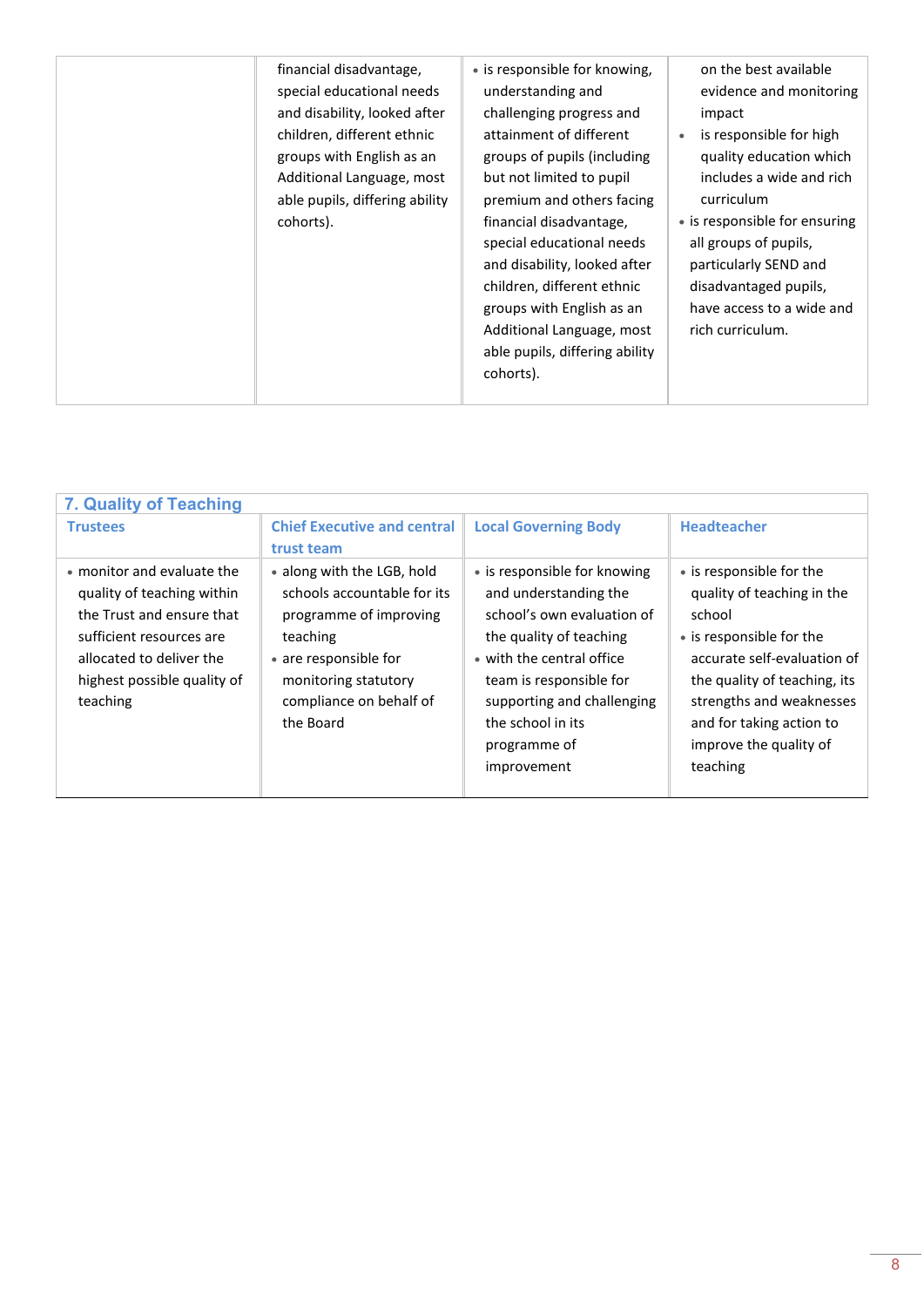<span id="page-8-0"></span>

| 8. Curriculum               |                             |                               |                            |
|-----------------------------|-----------------------------|-------------------------------|----------------------------|
| <b>Trustees</b>             | <b>Chief Executive and</b>  | <b>Local Governing Body</b>   | <b>Headteacher</b>         |
|                             | central trust team          |                               |                            |
| • are responsible for       | • proposes and develops the | • is responsible for knowing  | • is responsible for the   |
| oversight of the curriculum | curriculum that delivers    | and understanding the         | development and            |
| as part of the overall      | the Trust's strategy        | school's own evaluation of    | implementation of the      |
| strategy for school         | • holds schools accountable | the quality of its curricular | school's co-curricular     |
| improvement                 | for implementation of the   | and co-curricular provision   | provision                  |
|                             | curriculum across Unity     | • challenges and advises the  | • is responsible for       |
|                             | Schools Partnership         | school in the development     | monitoring and evaluating  |
|                             | • holds schools accountable | and implementation of its     | the impact of the school's |
|                             | for the development and     | curriculum policy and,        | curricular and co-         |
|                             | implementation of its       | where appropriate,            | curricular provision       |
|                             | curriculum policy and,      | qualifications policy         |                            |
|                             | where appropriate,          | • supports, challenges and    |                            |
|                             | qualifications policy       | advises the school in the     |                            |
|                             | • holds schools accountable | development and               |                            |
|                             | for the development and     | implementation of its co-     |                            |
|                             | implementation of its co-   | curricular provision          |                            |
|                             | curricular provision        |                               |                            |
|                             | • are responsible for       |                               |                            |
|                             | monitoring statutory        |                               |                            |
|                             | curriculum compliance on    |                               |                            |
|                             | behalf of the Board         |                               |                            |

<span id="page-8-1"></span>

| 9. Early years foundation stage (EYFS) (as applicable)                                                                                                                                                    |                                                                                                                                                                                                       |                                                                                                    |                                                                                                                            |
|-----------------------------------------------------------------------------------------------------------------------------------------------------------------------------------------------------------|-------------------------------------------------------------------------------------------------------------------------------------------------------------------------------------------------------|----------------------------------------------------------------------------------------------------|----------------------------------------------------------------------------------------------------------------------------|
| <b>Trustees</b>                                                                                                                                                                                           | <b>Chief Executive and</b>                                                                                                                                                                            | <b>Local Governing Body</b>                                                                        | <b>Headteacher</b>                                                                                                         |
|                                                                                                                                                                                                           | central trust team                                                                                                                                                                                    |                                                                                                    |                                                                                                                            |
| • receive reports on<br>compliance, standards and<br>proposed actions to address<br>issues<br>• review data on EYFS<br>performance across all<br>Unity Schools Partnership<br>schools with EYFS provision | • are responsible for<br>monitoring statutory<br>compliance with respect<br>to EYFS.<br>• reviews data on EYFS<br>performance<br>• holds schools accountable<br>for with respect to EYFS<br>provision | • is responsible for<br>monitoring the school's<br>evaluation of the quality<br>of EYFS provision. | • is responsible for the<br>quality of provision in the<br>EYFS, and for<br>implementing actions to<br>address weaknesses. |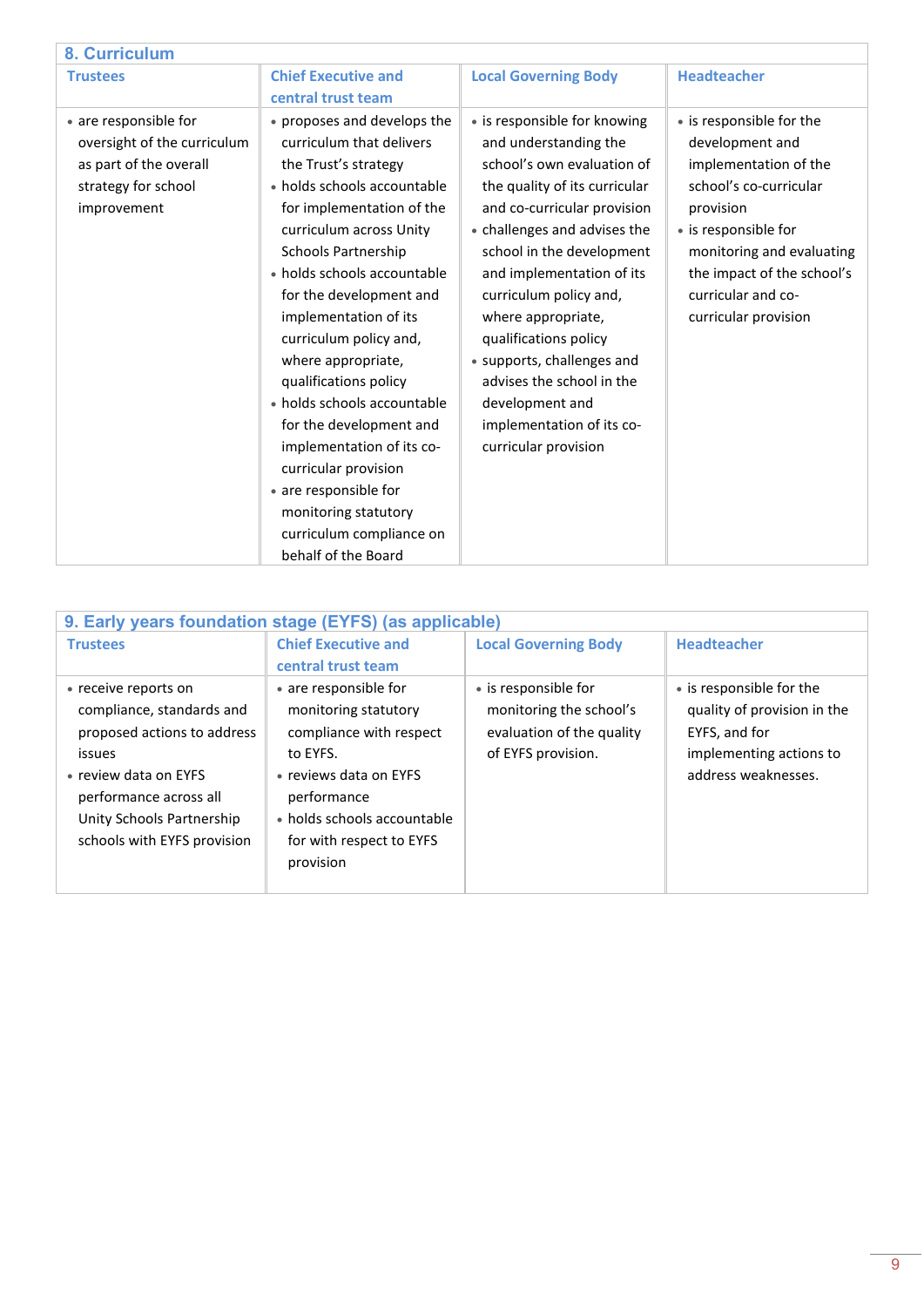<span id="page-9-0"></span>

| <b>10. Provision of information</b>                                                                                                                                  |                                                                                                                                                                                                                                                                                                                                                     |                                                                                                                                                                                                                                                                                                            |                                                                                                                                                                                                                                                                                                                                                                                                                             |
|----------------------------------------------------------------------------------------------------------------------------------------------------------------------|-----------------------------------------------------------------------------------------------------------------------------------------------------------------------------------------------------------------------------------------------------------------------------------------------------------------------------------------------------|------------------------------------------------------------------------------------------------------------------------------------------------------------------------------------------------------------------------------------------------------------------------------------------------------------|-----------------------------------------------------------------------------------------------------------------------------------------------------------------------------------------------------------------------------------------------------------------------------------------------------------------------------------------------------------------------------------------------------------------------------|
| <b>Trustees</b>                                                                                                                                                      | <b>Chief Executive and</b><br>central trust team                                                                                                                                                                                                                                                                                                    | <b>Local Governing Body</b>                                                                                                                                                                                                                                                                                | <b>Headteacher</b>                                                                                                                                                                                                                                                                                                                                                                                                          |
| • are accountable for the<br>provision of clear and<br>regular information to a<br>host of constituent<br>interests<br>• are accountable for<br>statutory compliance | • monitors statutory<br>compliance on behalf of<br>the Board<br>• are responsible for<br>monitoring statutory<br>compliance in relation to<br>the information provided<br>to the regulators, parents<br>and others on behalf on<br>the Board<br>• provides guidance and<br>model policies<br>• supports schools to meet<br><b>GDPR</b> requirements | • is responsible for<br>monitoring the quality of<br>information provided by<br>the school<br>• is responsible for<br>supporting and challenging<br>the school on the quality of<br>information<br>• is responsible for reviewing<br>school policies and their<br>implementation on an<br>annual schedule. | • is responsible for the<br>development and<br>implementation of school<br>policies in line with<br>statutory requirements and<br>Unity Schools Partnership<br>guidance, including GDPR<br>requirements<br>· ensures LGB access to all<br>information provided to<br>regulators, parents,<br>prospective parents and<br>the local community<br>• ensures the information<br>provided by the school is of<br>a high quality. |

<span id="page-9-1"></span>

| 11. Links with parents, carers, guardians and the wider community                                                                   |                                                                          |                                                                                                                                                                                                                                                          |                                                                                                                      |
|-------------------------------------------------------------------------------------------------------------------------------------|--------------------------------------------------------------------------|----------------------------------------------------------------------------------------------------------------------------------------------------------------------------------------------------------------------------------------------------------|----------------------------------------------------------------------------------------------------------------------|
| <b>Trustees</b>                                                                                                                     | <b>Chief Executive and</b><br>central trust team                         | <b>Local Governing Body</b>                                                                                                                                                                                                                              | <b>Headteacher</b>                                                                                                   |
| • ensure development of the<br>strategy for links with<br>parents, carers and<br>guardians<br>• hold reputational<br>responsibility | • develops strategies for<br>links with parents, carers<br>and guardians | • is responsible for<br>monitoring the school's<br>links with parents, carers,<br>guardians and the wider<br>community<br>• is responsible for<br>supporting and<br>challenging the school to<br>improve and develop<br>parental and community<br>links. | • is responsible for<br>developing effective links<br>with parents, carers,<br>guardians and the wider<br>community. |

<span id="page-9-2"></span>

| 12. The handling of complaints |                            |                               |                           |
|--------------------------------|----------------------------|-------------------------------|---------------------------|
| <b>Trustees</b>                | <b>Chief Executive and</b> | <b>Local Governing Body</b>   | <b>Headteacher</b>        |
|                                | central trust team         |                               |                           |
| • receive and where            | • are responsible for      | • is responsible for handling | • is responsible for      |
| appropriate investigate        | monitoring statutory       | and monitoring of             | responding to and dealing |
| complaints about the Chief     | compliance in relation to  | complaints                    | with all complaints       |
| Executive                      | complaints                 | • is responsible for          | • provides the LGB with   |
| • receive and pass on to the   | • provides guidance and    | managing and hearing any      | regular reports on all    |
| relevant Executive             | policies on complaints     | appeals as part of the        | complaints.               |
| complaints from the DfE,       | handling                   | complaints process            |                           |
| ESFA, Ofsted, ISI and similar  | • ensures complaints are   | • receives regular reports    |                           |
| bodies                         | directed appropriately     | from the Headteacher on       |                           |
|                                |                            | all complaints.               |                           |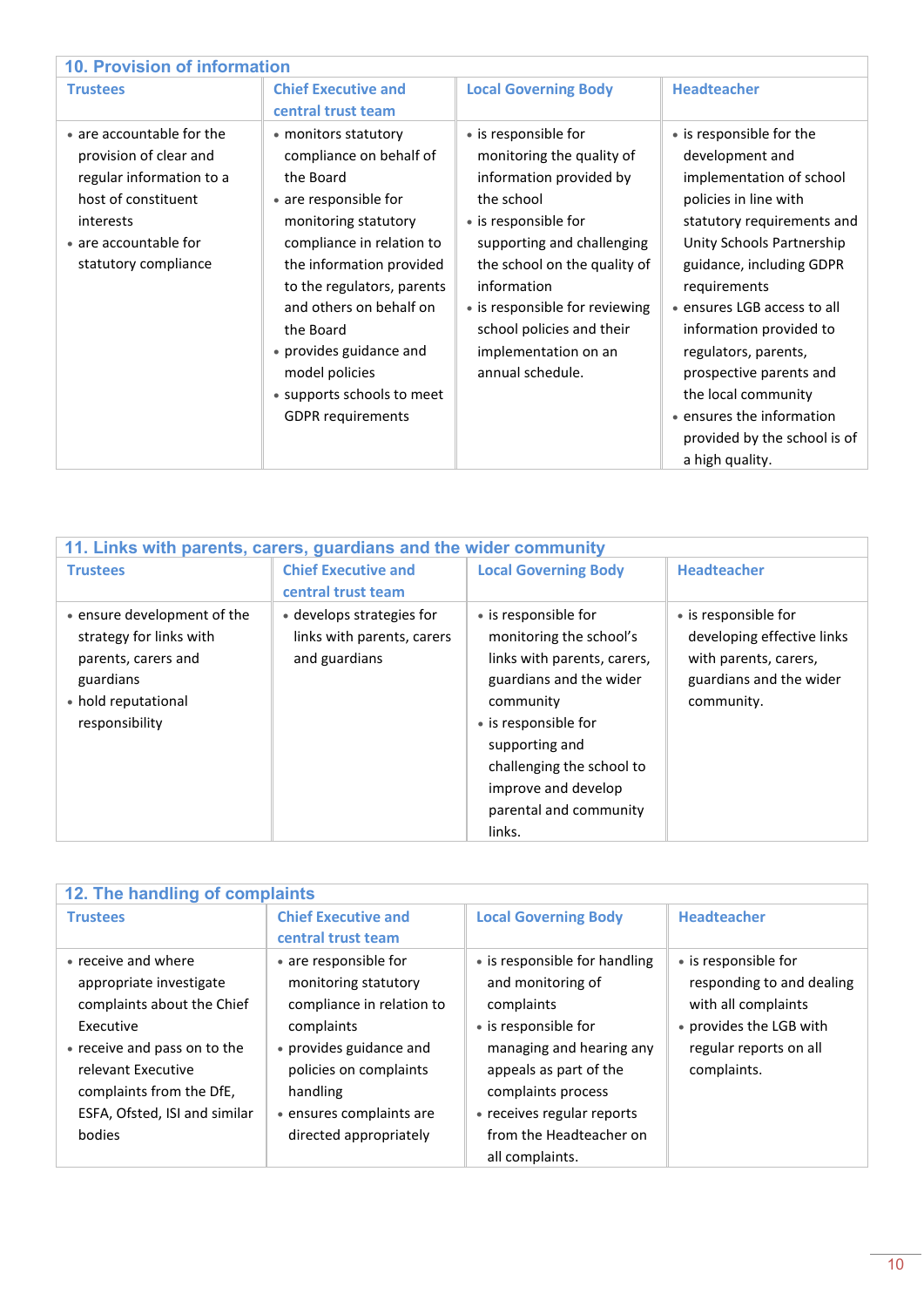<span id="page-10-0"></span>

| <b>13. Inspection</b>                                                                                                                                 |                                                                                |                                                                                                                                                                                                                                                                                                                   |                                                                                                                             |
|-------------------------------------------------------------------------------------------------------------------------------------------------------|--------------------------------------------------------------------------------|-------------------------------------------------------------------------------------------------------------------------------------------------------------------------------------------------------------------------------------------------------------------------------------------------------------------|-----------------------------------------------------------------------------------------------------------------------------|
| <b>Trustees</b>                                                                                                                                       | <b>Chief Executive and</b><br>central trust team                               | <b>Local Governing Body</b>                                                                                                                                                                                                                                                                                       | <b>Headteacher</b>                                                                                                          |
| • receive inspection reports<br>and lessons learned<br>• receive reports regarding<br>proposed actions to address<br>where schools need to<br>improve | • provides support to the<br>school prior to, during<br>and after inspections. | • understands the<br>requirements of the<br>inspection process and<br>supports the Headteacher<br>• is responsible for engaging<br>fully with the inspection<br>process<br>• communicates the<br>outcomes of the inspection<br>process to parents, carers<br>and guardians in line with<br>statutory requirements | • is responsible for ensuring<br>all staff and the LGB fully<br>understand the<br>requirements of the<br>inspection process |

<span id="page-10-1"></span>

| <b>14. Compliance</b>                                                                                                                                                                                                                                                                 |                                                                                                                                                                                                                                                                                                                                                                                                                                                                                                                                                                                                                                |                                                                                                                                                                                                                                                                                                       |                                                                                                                                                                                                                                                                                                                                                                                                   |
|---------------------------------------------------------------------------------------------------------------------------------------------------------------------------------------------------------------------------------------------------------------------------------------|--------------------------------------------------------------------------------------------------------------------------------------------------------------------------------------------------------------------------------------------------------------------------------------------------------------------------------------------------------------------------------------------------------------------------------------------------------------------------------------------------------------------------------------------------------------------------------------------------------------------------------|-------------------------------------------------------------------------------------------------------------------------------------------------------------------------------------------------------------------------------------------------------------------------------------------------------|---------------------------------------------------------------------------------------------------------------------------------------------------------------------------------------------------------------------------------------------------------------------------------------------------------------------------------------------------------------------------------------------------|
| <b>Trustees</b>                                                                                                                                                                                                                                                                       | <b>Chief Executive and</b><br>central trust team                                                                                                                                                                                                                                                                                                                                                                                                                                                                                                                                                                               | <b>Local Governing Body</b>                                                                                                                                                                                                                                                                           | <b>Headteacher</b>                                                                                                                                                                                                                                                                                                                                                                                |
| • are accountable for<br>compliance with all data<br>protection legislation<br>• appoint a suitably qualified<br>Data Protection Officer<br>(DPO)<br>· ensure adequate resource<br>for GDPR compliance<br>• are accountable for<br>compliance with the Public<br>Sector Equality Duty | • Provides a DPO<br>• Decides the response to<br>data breaches including<br>reporting to Information<br><b>Commissioner's Office</b><br>(ICO)<br>• Ensures Trust ICO<br>notifications are accurate<br>and up to date<br>• Prepares, reviews and<br>updates a suite of data<br>protection policies<br>• Ensures central office<br><b>GDPR</b> compliance<br>• Trains school Data<br>Protection Leads (DPLs)<br>on policy and procedure<br>• Audits schools' GDPR<br>compliance<br>· Updates DPLs on ICO<br>guidance and decisions<br>• Provides information and<br>guidance on Public Sector<br><b>Equality Duty compliance</b> | • Reviews GDPR compliance<br>with DPL<br>• Ensures compliance with<br><b>Public Sector Equality Duty</b><br>requirements for schools<br>• meets trust requirements<br>for individual governors<br>(e.g. annual governor code<br>of conduct, pecuniary<br>interests and safeguarding<br>documentation) | • Appoints a Data Protection<br>Lead (DPL) of sufficient<br>seniority<br>• Provides DPL with<br>adequate support and<br>resource to fulfil their role<br>• Ensures compliance with<br>Trust data protection<br>policies and procedures<br>• Ensures all staff have seen<br>the GDPR video briefing<br>• Ensures staff understand<br>the requirements of the<br><b>Public Sector Equality Duty</b> |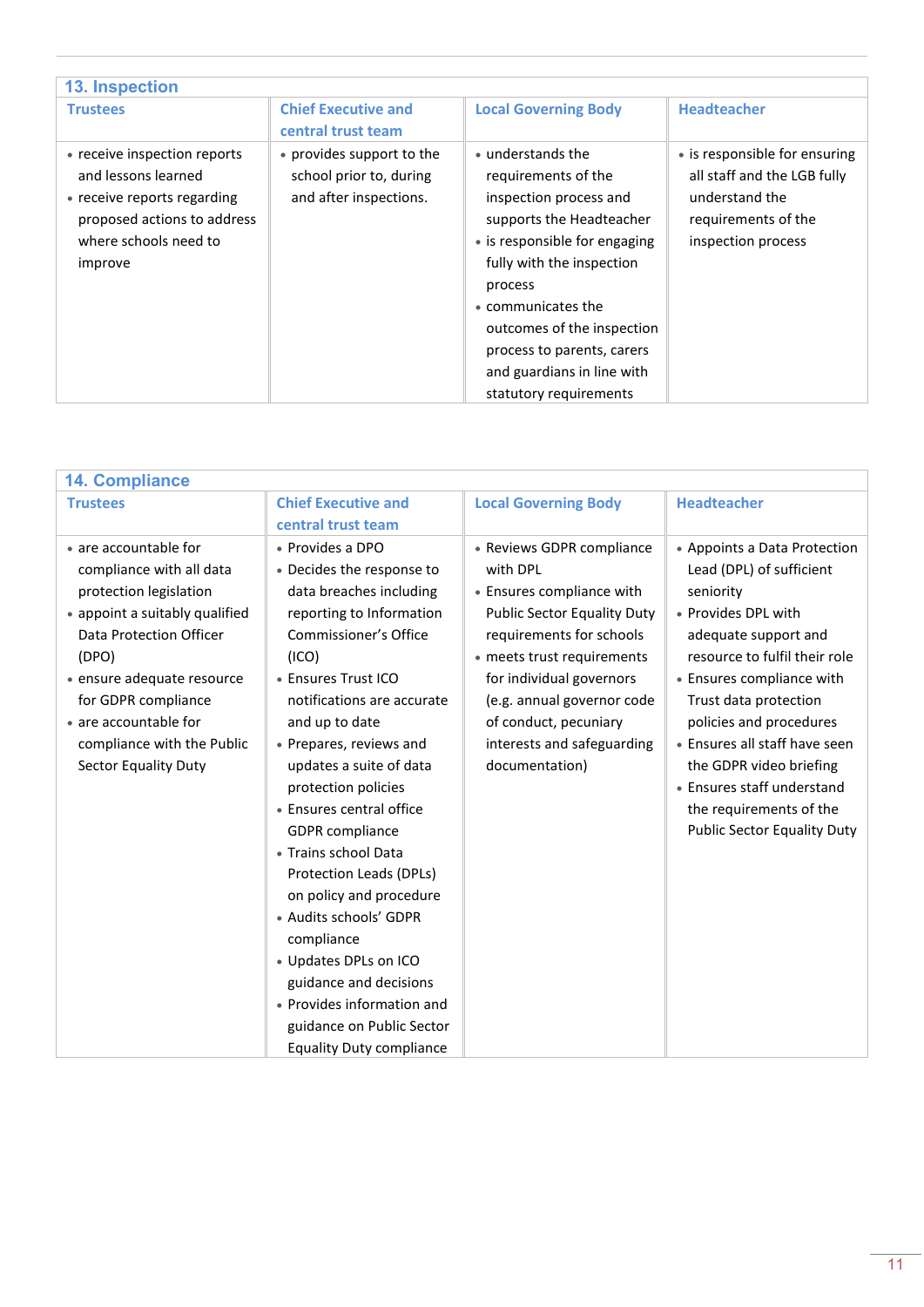<span id="page-11-0"></span>

| 15. Staffing                                                                                                                                          |                                                                                                                                                                                                                                                                                                                                                                                                                                                                                                                                                                                                                                                                                                                                                                                                                                                                                                                                                                                                                      |                                                                                                                                                                                                                                                                                                                                                                                                                                                                                                                                                                                                                                                                                                                                                                                                                                                                                                                              |                                                                                                                                                                                                                                                                                                                                                                                                                                                                                                                                                                                                                                         |
|-------------------------------------------------------------------------------------------------------------------------------------------------------|----------------------------------------------------------------------------------------------------------------------------------------------------------------------------------------------------------------------------------------------------------------------------------------------------------------------------------------------------------------------------------------------------------------------------------------------------------------------------------------------------------------------------------------------------------------------------------------------------------------------------------------------------------------------------------------------------------------------------------------------------------------------------------------------------------------------------------------------------------------------------------------------------------------------------------------------------------------------------------------------------------------------|------------------------------------------------------------------------------------------------------------------------------------------------------------------------------------------------------------------------------------------------------------------------------------------------------------------------------------------------------------------------------------------------------------------------------------------------------------------------------------------------------------------------------------------------------------------------------------------------------------------------------------------------------------------------------------------------------------------------------------------------------------------------------------------------------------------------------------------------------------------------------------------------------------------------------|-----------------------------------------------------------------------------------------------------------------------------------------------------------------------------------------------------------------------------------------------------------------------------------------------------------------------------------------------------------------------------------------------------------------------------------------------------------------------------------------------------------------------------------------------------------------------------------------------------------------------------------------|
| <b>Trustees</b>                                                                                                                                       | <b>Chief Executive and</b>                                                                                                                                                                                                                                                                                                                                                                                                                                                                                                                                                                                                                                                                                                                                                                                                                                                                                                                                                                                           | <b>Local Governing Body</b>                                                                                                                                                                                                                                                                                                                                                                                                                                                                                                                                                                                                                                                                                                                                                                                                                                                                                                  | <b>Headteacher</b>                                                                                                                                                                                                                                                                                                                                                                                                                                                                                                                                                                                                                      |
|                                                                                                                                                       | central trust team                                                                                                                                                                                                                                                                                                                                                                                                                                                                                                                                                                                                                                                                                                                                                                                                                                                                                                                                                                                                   |                                                                                                                                                                                                                                                                                                                                                                                                                                                                                                                                                                                                                                                                                                                                                                                                                                                                                                                              |                                                                                                                                                                                                                                                                                                                                                                                                                                                                                                                                                                                                                                         |
| • are responsible for the<br>recruitment and<br>appointment of the Chief<br>Executive and approving<br>the appointment of his /<br>her direct reports | • provides the Board and<br>schools with professional<br>HR support and advice<br>relating to the recruitment<br>of staff<br>• are responsible for the<br>recruitment and<br>appointment of<br>Headteachers<br>• are responsible for<br>recruitment to Central<br>Team positions below<br><b>Executive level</b><br>• are responsible for<br>monitoring the Central<br><b>Team Single Central</b><br>Record and statutory<br>compliance with Safer<br>Recruitment on behalf of<br>the Board<br>• supports the Headteacher<br>by joining appointment<br>panels or otherwise<br>contributing to the<br>appointment process of<br><b>Deputy Headteachers</b><br>• provides LGBs and schools<br>with relevant data<br>regarding staff<br>recruitment and<br>retention, including<br>benchmarks where<br>available, and supports<br>and approves staff<br>restructure plans<br>• monitors staff<br>absenteeism / staff<br>turnover<br>• responds to the results of<br>an annual staff survey<br>• monitors complaints and | • contributes to the<br>appointment of the<br>Headteacher in close<br>consultation with the<br>Executive team<br>• supports the Headteacher<br>by joining appointment<br>panels for senior<br>leadership posts (and for<br>posts below Deputy<br>Headteacher when invited<br>to do so) or otherwise<br>contributing to the<br>appointment process<br>• stays fully aware of the<br>school's activity in terms<br>of its staff, staffing<br>structures and more<br>general HR data, and can<br>support and challenge<br>appropriately, using key<br>performance data<br>provided by the school and<br>Central Office<br>• is responsible for knowing<br>and understanding the<br>training requirements for<br>safer recruitment including<br>LGB members' training if<br>taking part in recruitment<br>processes.<br>• supports the Headteacher<br>with any staff restructure<br>plans<br>· monitors staff exit<br>interviews | • is responsible for the<br>recruitment and<br>appointment of school<br>staff other than the<br>Headteacher<br>• is responsible for<br>communicating senior staff<br>appointments to the LGB<br>• reports key performance<br>information on recruitment<br>and more general HR to<br>the Central Team and the<br>LGB<br>• is responsible for the<br>accuracy of the school's<br>Single Central Record and<br>statutory compliance with<br>safer recruitment<br>requirements.<br>• consults with the LGB on<br>staff restructure plans<br>• monitors staff absenteeism<br>and staff turnover<br>• responds to the annual<br>staff survey |
|                                                                                                                                                       | grievances                                                                                                                                                                                                                                                                                                                                                                                                                                                                                                                                                                                                                                                                                                                                                                                                                                                                                                                                                                                                           |                                                                                                                                                                                                                                                                                                                                                                                                                                                                                                                                                                                                                                                                                                                                                                                                                                                                                                                              |                                                                                                                                                                                                                                                                                                                                                                                                                                                                                                                                                                                                                                         |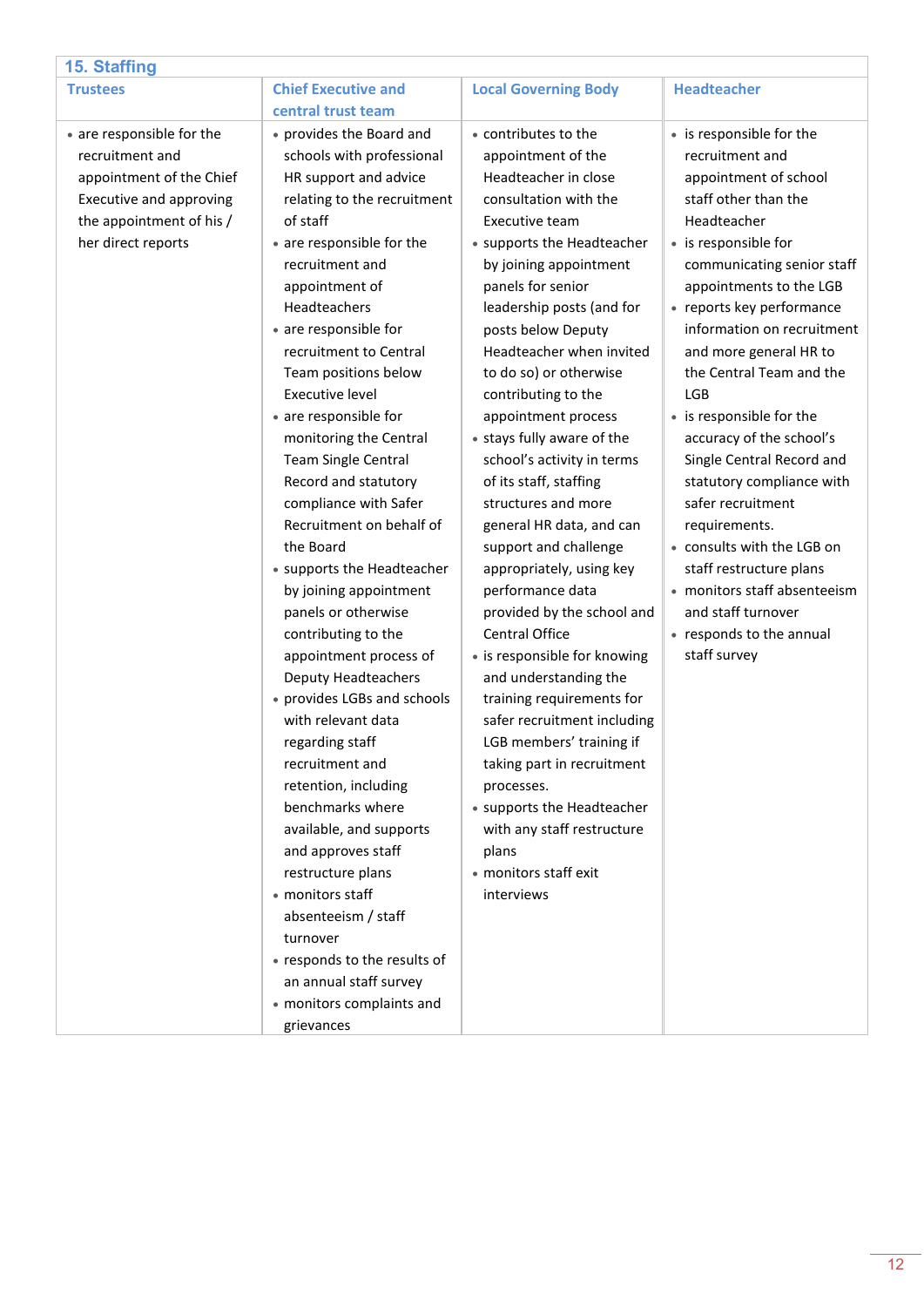<span id="page-12-0"></span>

| 16. Staff professional development                                                                                                                                                                                               |                                                                                                                                                                                                                                                                                                                                                                                                                                                                                                             |                                                                                                                                                                  |                                                                                                                                                                                                                                                                                                                                                                                                                                                                                                                                |
|----------------------------------------------------------------------------------------------------------------------------------------------------------------------------------------------------------------------------------|-------------------------------------------------------------------------------------------------------------------------------------------------------------------------------------------------------------------------------------------------------------------------------------------------------------------------------------------------------------------------------------------------------------------------------------------------------------------------------------------------------------|------------------------------------------------------------------------------------------------------------------------------------------------------------------|--------------------------------------------------------------------------------------------------------------------------------------------------------------------------------------------------------------------------------------------------------------------------------------------------------------------------------------------------------------------------------------------------------------------------------------------------------------------------------------------------------------------------------|
| <b>Trustees</b>                                                                                                                                                                                                                  | <b>Chief Executive and</b>                                                                                                                                                                                                                                                                                                                                                                                                                                                                                  | <b>Local Governing Body</b>                                                                                                                                      | <b>Headteacher</b>                                                                                                                                                                                                                                                                                                                                                                                                                                                                                                             |
|                                                                                                                                                                                                                                  | central trust team                                                                                                                                                                                                                                                                                                                                                                                                                                                                                          |                                                                                                                                                                  |                                                                                                                                                                                                                                                                                                                                                                                                                                                                                                                                |
| • are accountable for<br>ensuring the development<br>of the 'People Development<br>Strategy'<br>• are responsible for ensuring<br>resources are allocated to<br>people development<br>appropriately in line with<br>the strategy | • are responsible for<br>ensuring the development<br>of the people<br>development strategy<br>• provides support for<br>professional development,<br>training, induction, talent<br>management and<br>succession planning across<br>Unity Schools Partnership<br>• leads the strategic vision<br>and the overall staff<br>development strategy<br>• implements the agreed<br>people strategy, including<br>delivery (directly or via<br>commissioned support) of<br>professional development<br>programmes. | • monitors the effectiveness<br>of professional<br>development, talent<br>management and<br>succession planning and<br>supports and challenges<br>appropriately. | • develops and implements<br>the school's continuing<br>professional development<br>strategy, aligned with the<br>School's Improvement<br>Plan targeted to different<br>groups of staff<br>• reports on CPD and its<br>impact to LGB and the<br>Central Team<br>· maintains a structured<br>approach to talent<br>management and<br>succession planning<br>• ensures staff are able to<br>benefit from appropriate<br>Trust-wide professional<br>development<br>opportunities, in line with<br>talent management<br>objectives |

<span id="page-12-1"></span>

| <b>17. Performance Management</b>                                                                                                                                                                  |                                |                             |                              |
|----------------------------------------------------------------------------------------------------------------------------------------------------------------------------------------------------|--------------------------------|-----------------------------|------------------------------|
| The principle for approving pay increases is that a line manager recommends whether a pay increase is merited<br>and the line manager's line manager decides whether to approve the recommendation |                                |                             |                              |
| <b>Trustees</b>                                                                                                                                                                                    | <b>Chief Executive and</b>     | <b>Local Governing Body</b> | <b>Headteacher</b>           |
|                                                                                                                                                                                                    | central trust team             |                             |                              |
| • are responsible for                                                                                                                                                                              | · develops overall policies    | • supports the Headteacher  | • implements Unity Schools   |
| approving overall policies                                                                                                                                                                         | for performance                | in monitoring the           | Partnership performance      |
| for performance                                                                                                                                                                                    | management and pay             | performance                 | management and pay           |
| management and pay                                                                                                                                                                                 | • are directly responsible for | management of staff         | policies for staff in school |
| • are directly responsible for                                                                                                                                                                     | the performance                | • contributes to pay        | • provides reports on        |
| the performance                                                                                                                                                                                    | management of the              | decisions as a member of    | performance                  |
| management of the Chief                                                                                                                                                                            | Headteacher and all            | the pay panel as required   | management to the LGB        |
| Executive                                                                                                                                                                                          | <b>Central Team staff</b>      | • contributes to            | • ensures that approaches    |
|                                                                                                                                                                                                    | (although Executive            | performance                 | to pay and performance       |
|                                                                                                                                                                                                    | Headteachers may take          | management of the           | management are               |
|                                                                                                                                                                                                    | responsibility for the         | Headteacher                 | conducted in a manner        |
|                                                                                                                                                                                                    | performance management         | • ensures individual        | that adheres to equality     |
|                                                                                                                                                                                                    | of some Headteachers)          | governors take part in      | legislation requirements     |
|                                                                                                                                                                                                    | • approves                     | appeals as part of the      | • approves                   |
|                                                                                                                                                                                                    | recommendations by the         | grievance, capability and   | recommendations by           |
|                                                                                                                                                                                                    | Headteacher of pay rises       | disciplinary process,       | other senior members of      |
|                                                                                                                                                                                                    | that the Headteacher           | including appeals over pay  | staff about pay rises        |
|                                                                                                                                                                                                    | recommends                     | increases not being         |                              |
|                                                                                                                                                                                                    |                                | recommended                 |                              |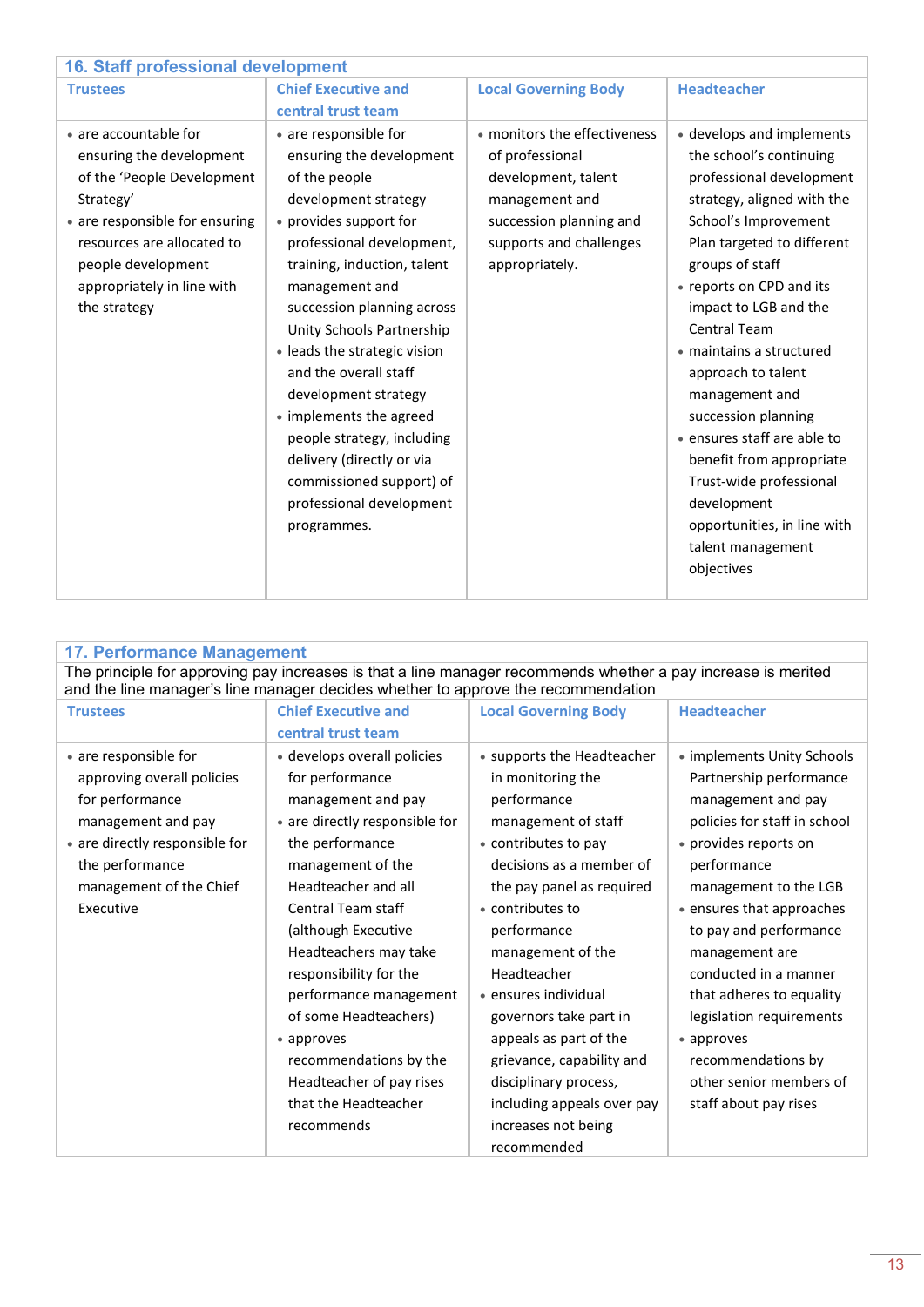<span id="page-13-0"></span>

| <b>18. Finance</b>                                                                                                                                                                                                                                                                                                                                                                                                                                                                                                                                                                                                                                                                                                                                                                                                                                                                                                                  |                                                                                                                                                                                                                                                                                                                                                                                                                                                                                                                                                                                                                                                                                                                                                                                                                                                                                                                                                                   |                                                                                                                                                                                                                                                                                                                                                                                                                                                                                                                                                                                                                                                                                                                                                                                                     |                                                                                                                                                                                                                                                                                                                                                                                                                                                                                                                                                                                                                     |
|-------------------------------------------------------------------------------------------------------------------------------------------------------------------------------------------------------------------------------------------------------------------------------------------------------------------------------------------------------------------------------------------------------------------------------------------------------------------------------------------------------------------------------------------------------------------------------------------------------------------------------------------------------------------------------------------------------------------------------------------------------------------------------------------------------------------------------------------------------------------------------------------------------------------------------------|-------------------------------------------------------------------------------------------------------------------------------------------------------------------------------------------------------------------------------------------------------------------------------------------------------------------------------------------------------------------------------------------------------------------------------------------------------------------------------------------------------------------------------------------------------------------------------------------------------------------------------------------------------------------------------------------------------------------------------------------------------------------------------------------------------------------------------------------------------------------------------------------------------------------------------------------------------------------|-----------------------------------------------------------------------------------------------------------------------------------------------------------------------------------------------------------------------------------------------------------------------------------------------------------------------------------------------------------------------------------------------------------------------------------------------------------------------------------------------------------------------------------------------------------------------------------------------------------------------------------------------------------------------------------------------------------------------------------------------------------------------------------------------------|---------------------------------------------------------------------------------------------------------------------------------------------------------------------------------------------------------------------------------------------------------------------------------------------------------------------------------------------------------------------------------------------------------------------------------------------------------------------------------------------------------------------------------------------------------------------------------------------------------------------|
| <b>Trustees</b>                                                                                                                                                                                                                                                                                                                                                                                                                                                                                                                                                                                                                                                                                                                                                                                                                                                                                                                     | <b>Chief Executive and central</b>                                                                                                                                                                                                                                                                                                                                                                                                                                                                                                                                                                                                                                                                                                                                                                                                                                                                                                                                | <b>Local Governing Body -</b>                                                                                                                                                                                                                                                                                                                                                                                                                                                                                                                                                                                                                                                                                                                                                                       | <b>Headteacher-</b>                                                                                                                                                                                                                                                                                                                                                                                                                                                                                                                                                                                                 |
|                                                                                                                                                                                                                                                                                                                                                                                                                                                                                                                                                                                                                                                                                                                                                                                                                                                                                                                                     | trust team                                                                                                                                                                                                                                                                                                                                                                                                                                                                                                                                                                                                                                                                                                                                                                                                                                                                                                                                                        |                                                                                                                                                                                                                                                                                                                                                                                                                                                                                                                                                                                                                                                                                                                                                                                                     |                                                                                                                                                                                                                                                                                                                                                                                                                                                                                                                                                                                                                     |
| • are legally responsible for<br>the charities' assets and<br>accounts and for statutory<br>compliance<br>· maintain robust financial<br>oversight in accordance<br>with the ESFA Academies<br>financial handbook<br>• review and support a<br>rolling 3 year strategic<br>vision for the finances of<br>the Trust, the individual<br>charities and the schools<br>in accordance with the<br>strategy<br>• set the financial<br>parameters for the<br>schools' budgets and 3<br>year forecasts and<br>approve the consolidated<br>position<br>• develop and monitor the<br>strategic plan for capital<br>expenditure, considering<br>all schools' 3 Year Plans.<br>• consider management<br>accounts six times a year<br>(Chair to consider on a<br>monthly basis)<br>· ensure an appropriate,<br>reasonable and timely<br>response to any findings<br>given by auditors, taking<br>the opportunity to<br>strengthen the systems of | • are responsible for<br>compliance with the ESFA<br>Academies financial<br>handbook<br>• develops a rolling 3 year<br>financial plan in accordance<br>with the strategic vison<br>• acts on behalf of the Board<br>to discharge the duties in<br>relation to statutory<br>compliance and financial<br>performance of the schools<br>• provides accounting,<br>financial planning, treasury<br>and financial systems<br>services for schools<br>• works closely with the<br>Headteacher and school in<br>the preparation of the<br>budget and 3 year forecast,<br>setting national<br>assumptions and reviewing<br>and challenging locally set<br>assumptions<br>• prepares the consolidated<br>charities Budgets for<br>approval by the Board<br>• monitors the school's<br>financial performance and<br>challenges where there are<br>variances to the budget and<br>the 3-5 year forecast<br>• co-operates with auditors<br>and implements their<br>reasonable | • receives summary<br>management accounts<br>monthly from the central<br>team to ensure the LGB is<br>fully aware of the school's<br>financial performance<br>• challenges the school<br>where there are variances<br>to budget and the 3 year<br>forecast<br>• contributes to priorities,<br>including the suitability of<br>the staffing structure<br>within the final budget<br>and 3 year forecast<br>• receives the draft budget<br>and ensures it addresses<br>and meets the needs of<br>the academy, within the<br>financial principles of the<br>Trust<br>• understands and<br>evaluates the impact of<br>restricted funds.<br>• ensures pupil premium/<br>sports premium and<br>catch-up funds are being<br>spent appropriately.<br>• reviews the opportunities<br>for revenue generation. | • works closely with the LGB<br>and central team<br>executives in the<br>preparation of the budget<br>and 3 year forecast for<br>approval by the Board<br>• is responsible for<br>controlling costs and<br>ensuring budget<br>commitments are met<br>• is responsible, with the<br>LGB, for developing capital<br>expenditure priorities for<br>submission in line with the<br>school's strategic plan<br>· ensures compliance with all<br>Trust financial policies and<br>procedures<br>• cooperates with auditors<br>and implements their<br>reasonable<br>recommendations<br>• recommends capital<br>expenditure |
| financial management and<br>control                                                                                                                                                                                                                                                                                                                                                                                                                                                                                                                                                                                                                                                                                                                                                                                                                                                                                                 | recommendations                                                                                                                                                                                                                                                                                                                                                                                                                                                                                                                                                                                                                                                                                                                                                                                                                                                                                                                                                   |                                                                                                                                                                                                                                                                                                                                                                                                                                                                                                                                                                                                                                                                                                                                                                                                     |                                                                                                                                                                                                                                                                                                                                                                                                                                                                                                                                                                                                                     |
|                                                                                                                                                                                                                                                                                                                                                                                                                                                                                                                                                                                                                                                                                                                                                                                                                                                                                                                                     |                                                                                                                                                                                                                                                                                                                                                                                                                                                                                                                                                                                                                                                                                                                                                                                                                                                                                                                                                                   |                                                                                                                                                                                                                                                                                                                                                                                                                                                                                                                                                                                                                                                                                                                                                                                                     |                                                                                                                                                                                                                                                                                                                                                                                                                                                                                                                                                                                                                     |
|                                                                                                                                                                                                                                                                                                                                                                                                                                                                                                                                                                                                                                                                                                                                                                                                                                                                                                                                     |                                                                                                                                                                                                                                                                                                                                                                                                                                                                                                                                                                                                                                                                                                                                                                                                                                                                                                                                                                   |                                                                                                                                                                                                                                                                                                                                                                                                                                                                                                                                                                                                                                                                                                                                                                                                     |                                                                                                                                                                                                                                                                                                                                                                                                                                                                                                                                                                                                                     |
| <b>19. Health and Safety</b>                                                                                                                                                                                                                                                                                                                                                                                                                                                                                                                                                                                                                                                                                                                                                                                                                                                                                                        |                                                                                                                                                                                                                                                                                                                                                                                                                                                                                                                                                                                                                                                                                                                                                                                                                                                                                                                                                                   |                                                                                                                                                                                                                                                                                                                                                                                                                                                                                                                                                                                                                                                                                                                                                                                                     |                                                                                                                                                                                                                                                                                                                                                                                                                                                                                                                                                                                                                     |
| <b>Trustees</b>                                                                                                                                                                                                                                                                                                                                                                                                                                                                                                                                                                                                                                                                                                                                                                                                                                                                                                                     | <b>Chief Executive and</b><br>central trust team                                                                                                                                                                                                                                                                                                                                                                                                                                                                                                                                                                                                                                                                                                                                                                                                                                                                                                                  | <b>Local Governing Body</b>                                                                                                                                                                                                                                                                                                                                                                                                                                                                                                                                                                                                                                                                                                                                                                         | <b>Headteacher</b>                                                                                                                                                                                                                                                                                                                                                                                                                                                                                                                                                                                                  |
| • form the corporate body                                                                                                                                                                                                                                                                                                                                                                                                                                                                                                                                                                                                                                                                                                                                                                                                                                                                                                           | • appoints a competent                                                                                                                                                                                                                                                                                                                                                                                                                                                                                                                                                                                                                                                                                                                                                                                                                                                                                                                                            | • may appoint a Governor                                                                                                                                                                                                                                                                                                                                                                                                                                                                                                                                                                                                                                                                                                                                                                            | • is accountable for health                                                                                                                                                                                                                                                                                                                                                                                                                                                                                                                                                                                         |
| and serve as the employer                                                                                                                                                                                                                                                                                                                                                                                                                                                                                                                                                                                                                                                                                                                                                                                                                                                                                                           | health and safety                                                                                                                                                                                                                                                                                                                                                                                                                                                                                                                                                                                                                                                                                                                                                                                                                                                                                                                                                 | to have specific                                                                                                                                                                                                                                                                                                                                                                                                                                                                                                                                                                                                                                                                                                                                                                                    | and safety performance                                                                                                                                                                                                                                                                                                                                                                                                                                                                                                                                                                                              |
| under the Health and Safety                                                                                                                                                                                                                                                                                                                                                                                                                                                                                                                                                                                                                                                                                                                                                                                                                                                                                                         | professional to develop                                                                                                                                                                                                                                                                                                                                                                                                                                                                                                                                                                                                                                                                                                                                                                                                                                                                                                                                           | responsibility for health                                                                                                                                                                                                                                                                                                                                                                                                                                                                                                                                                                                                                                                                                                                                                                           | within the school                                                                                                                                                                                                                                                                                                                                                                                                                                                                                                                                                                                                   |

<span id="page-13-1"></span>and safety in the school, attending the school's Health & Safety

• is responsible for the implementation of health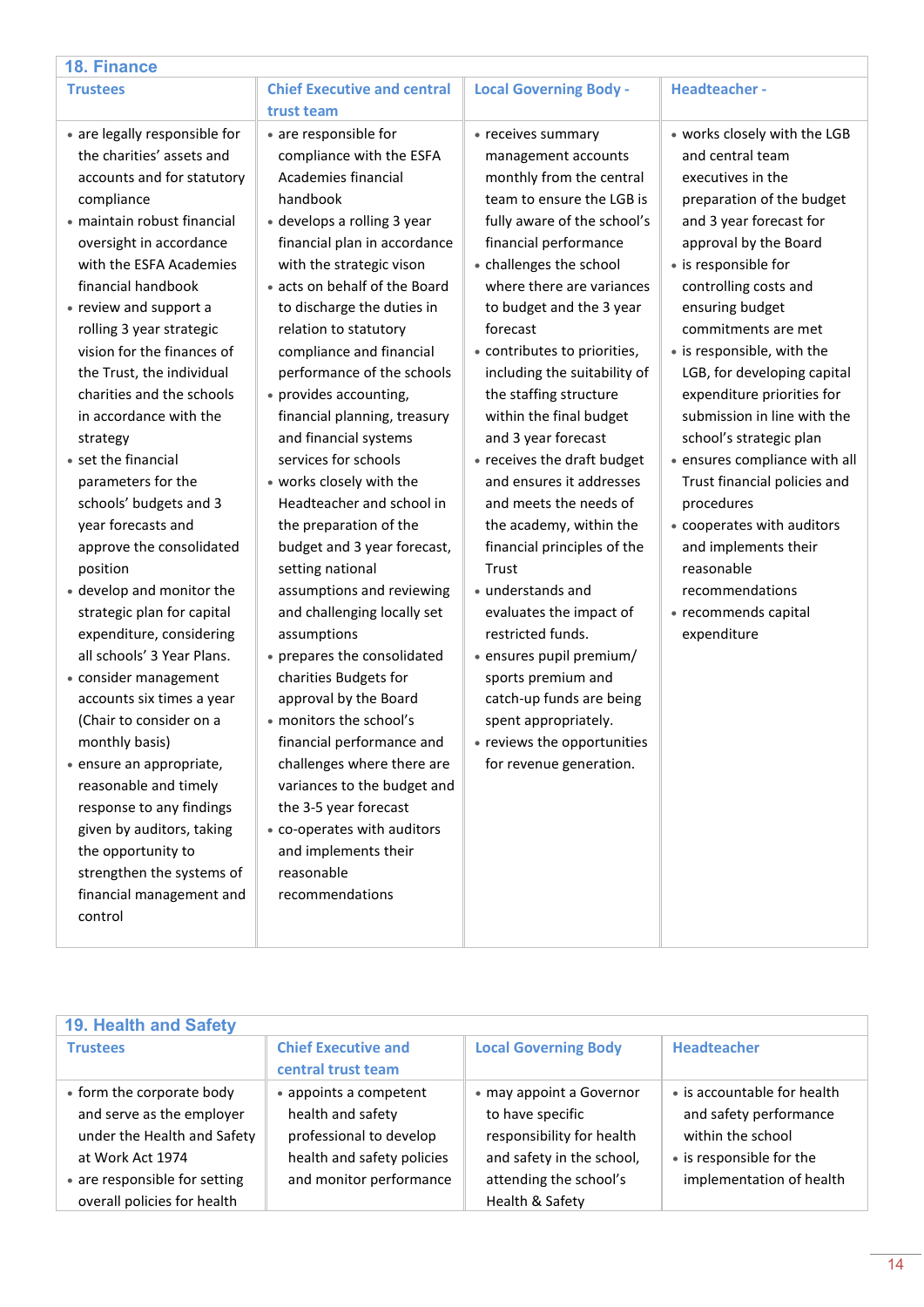| and safety that are<br>applicable to all Trust<br>operations<br>• periodically review<br>organisational health and<br>safety performance<br>• ensure adequate resources<br>are made available for the<br>discharge of the employer's<br>health and safety duties | • defines the Trust's risk<br>appetite with regard to<br>health and safety<br>compliance<br>• provides health and safety<br>support to all schools and<br>central office<br>• holds schools accountable<br>for health and safety<br>expectations<br>• provides central team<br>staff with the training,<br>information, instruction<br>and supervision as<br>necessary to meet<br>statutory requirements<br>and fulfil their duties in a<br>safe manner | Committee (where<br>appropriate) and<br>reporting to the full LGB<br>as appropriate<br>• monitors, supports and<br>challenges the health and<br>safety performance at the<br>school | and safety policies and for<br>statutory compliance<br>• ensures that all staff within<br>their school have received<br>sufficient training,<br>information, instruction<br>and supervision as<br>necessary to meet<br>statutory requirements and<br>fulfil their duties in a safe<br>manner<br>• is responsible for providing<br>reports on health and<br>safety to the LGB<br>· may delegate some health<br>and safety responsibilities<br>to a Health and Safety<br>Coordinator in accordance<br>with the Trust's Health and<br>Safety Policy |
|------------------------------------------------------------------------------------------------------------------------------------------------------------------------------------------------------------------------------------------------------------------|---------------------------------------------------------------------------------------------------------------------------------------------------------------------------------------------------------------------------------------------------------------------------------------------------------------------------------------------------------------------------------------------------------------------------------------------------------|-------------------------------------------------------------------------------------------------------------------------------------------------------------------------------------|--------------------------------------------------------------------------------------------------------------------------------------------------------------------------------------------------------------------------------------------------------------------------------------------------------------------------------------------------------------------------------------------------------------------------------------------------------------------------------------------------------------------------------------------------|

<span id="page-14-0"></span>

| 20. Buildings and maintenance                                         |                                                                                                                                                                                                                                                                                                                                                                    |                                                                                                                                                                                                                                                                             |                                                                                                                                                                                                                                                                                                                                                                |
|-----------------------------------------------------------------------|--------------------------------------------------------------------------------------------------------------------------------------------------------------------------------------------------------------------------------------------------------------------------------------------------------------------------------------------------------------------|-----------------------------------------------------------------------------------------------------------------------------------------------------------------------------------------------------------------------------------------------------------------------------|----------------------------------------------------------------------------------------------------------------------------------------------------------------------------------------------------------------------------------------------------------------------------------------------------------------------------------------------------------------|
| <b>Trustees</b>                                                       | <b>Chief Executive and central</b><br>trust team                                                                                                                                                                                                                                                                                                                   | <b>Local Governing Body</b>                                                                                                                                                                                                                                                 | <b>Headteacher</b>                                                                                                                                                                                                                                                                                                                                             |
| • review and support the<br>strategic plan for capital<br>expenditure | • develops the wider estates<br>policy in line with the<br>charity's strategy<br>• provides the Board and<br>schools with professional<br>support, challenge and<br>advice relating to the<br>management of buildings<br>and estates<br>• are responsible for<br>monitoring compliance with<br>statutory regulations<br>relating to premises and<br>accommodation. | • monitors the impact of<br>the strategic plan on the<br>quality of the school's<br>buildings<br>• is responsible, with the<br>Headteacher, for<br>developing priorities for<br>capital expenditure and<br>large scale 'minor works'<br>in line with the strategic<br>plan. | • is responsible for the<br>maintenance of the<br>school and facilities, with<br>support from the central<br>team<br>• is responsible, with the<br>LGB, for developing<br>priorities for capital<br>expenditure and large<br>scale 'minor works' in line<br>with the strategic plan.<br>· develops curriculum-<br>based business plans for<br>capital projects |